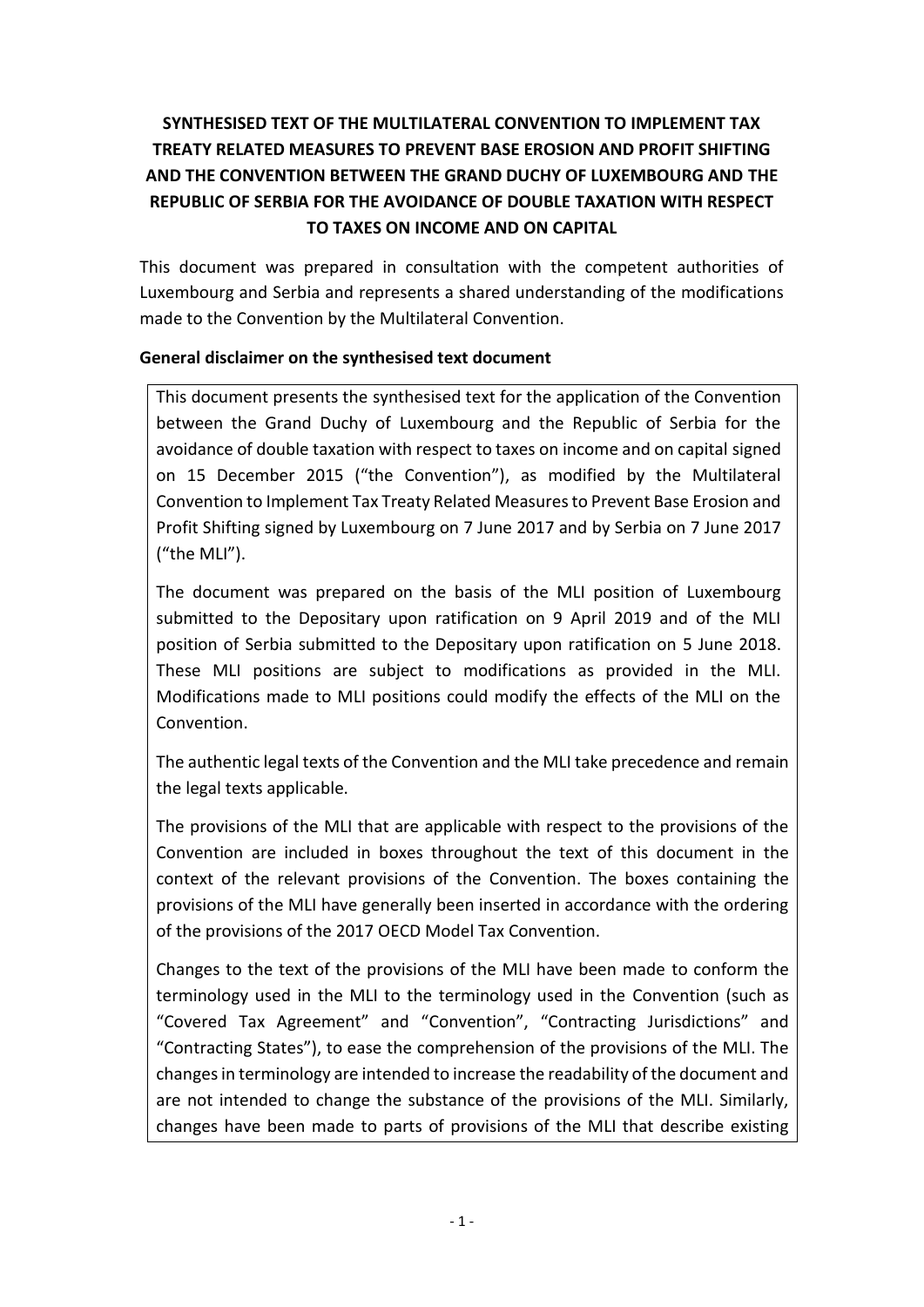provisions of the Convention: descriptive language has been replaced by legal references of the existing provisions to ease the readability.

In all cases, references made to the provisions of the Convention or to the Convention must be understood as referring to the Convention as modified by the provisions of the MLI, provided such provisions of the MLI have taken effect.

# **References**

The authentic legal text of the Convention can be found at the following link:

[impotsdirects.public.lu](https://impotsdirects.public.lu/fr.html)

The text of the MLI and the MLI position of Luxembourg submitted to the Depositary upon ratification on 9 April 2019 and of the MLI position of Serbia submitted to the Depositary upon ratification on 5 June 2018 can be found on the MLI Depositary [\(OECD\) webpage.](https://www.oecd.org/tax/treaties/multilateral-convention-to-implement-tax-treaty-related-measures-to-prevent-beps.htm)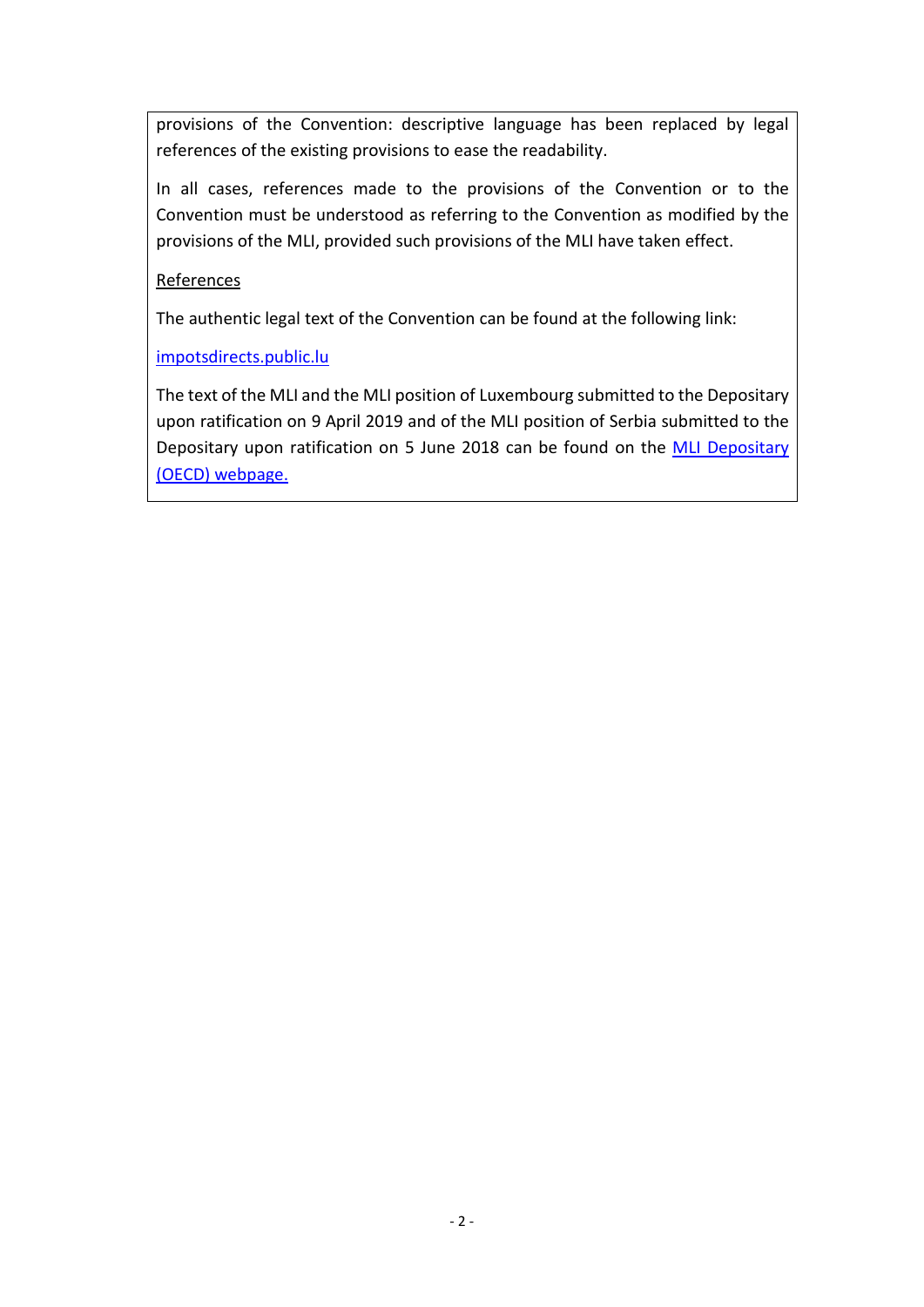# **Disclaimer on the entry into effect of the provisions of the MLI**

# Entry into Effect of the MLI Provisions

The provisions of the MLI applicable to this Convention do not take effect on the same dates as the original provisions of the Convention. Each of the provisions of the MLI could take effect on different dates, depending on the types of taxes involved (taxes withheld at source or other taxes levied) and on the choices made by Luxembourg and Serbia in their MLI positions.

Dates of the deposit of instruments of ratification, acceptance or approval: 9 April 2019 for Luxembourg and 5 June 2018 for Serbia.

Entry into force of the MLI: 1 August 2019 for Luxembourg and 1 October 2018 for Serbia.

Unless it is stated otherwise elsewhere in this document, the provisions of the MLI have effect with respect to the Convention:

In Luxembourg:

- with respect of taxes withheld at source on amounts paid or credited to nonresidents, where the event giving rise to such taxes occurs on or after 1 January 2020;
- with respect to all other taxes, for taxes levied with respect to taxable periods beginning on or after 1 February 2020.

In Serbia:

- with respect of taxes withheld at source on amounts paid or credited to nonresidents, where the event giving rise to such taxes occurs on or after 1 January 2020;
- with respect to all other taxes, for taxes levied with respect to taxable periods beginning on or after 1 February 2020.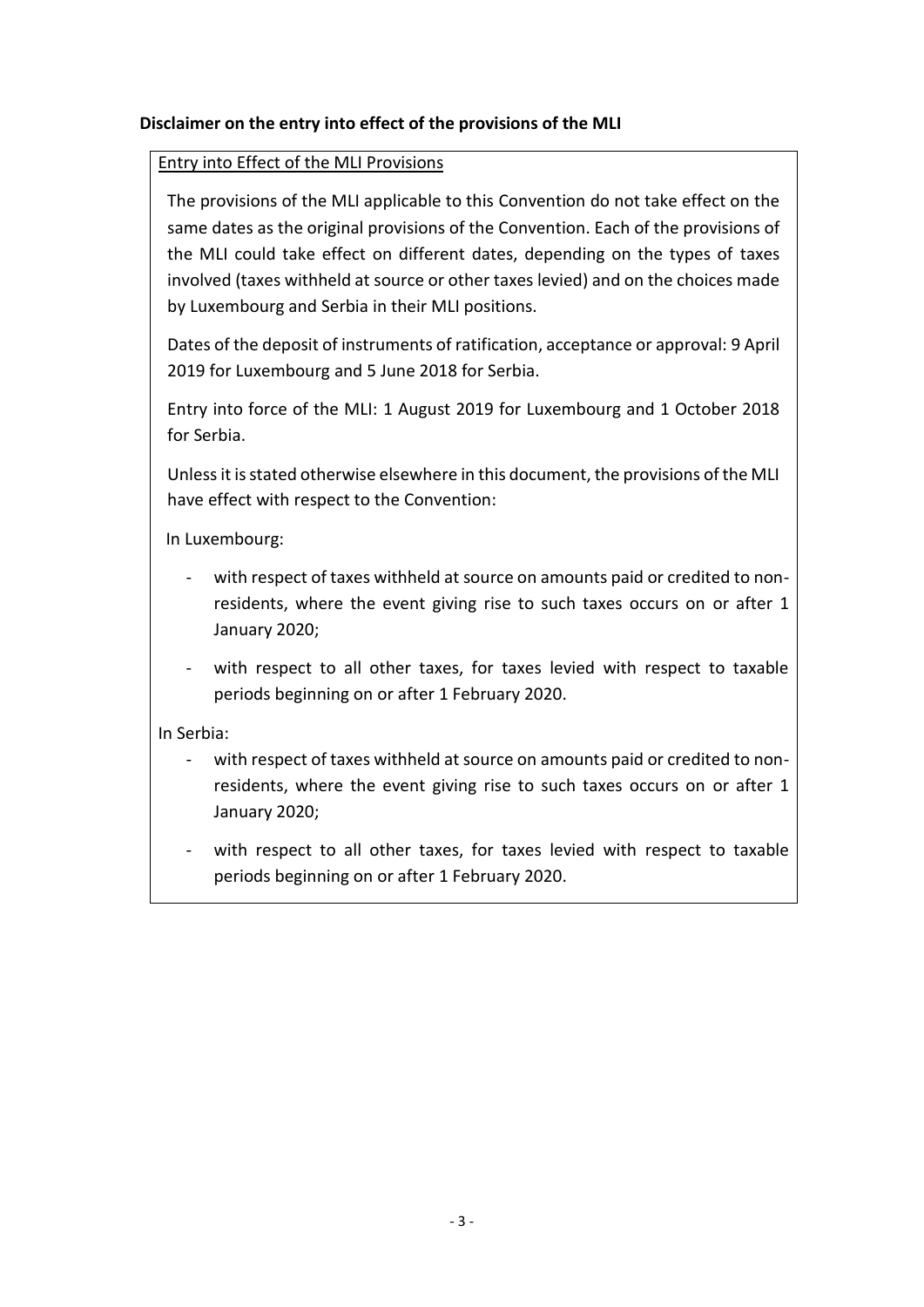#### **CONVENTION**

# **BETWEEN THE GRAND DUCHY OF LUXEMBOURG AND THE REPUBLIC OF SERBIA FOR THE AVOIDANCE OF DOUBLE TAXATION WITH RESPECT TO TAXES ON INCOME AND ON CAPITAL THE REPUBLIC OF SERBIA AND THE GRAND DUCHY OF LUXEMBOURG**

**[Replaced by paragraph 1 and paragraph 3 of Article 6 of the MLI]** [desiring to conclude a Convention for the avoidance of double taxation with respect to taxes on income and on capital,]

*The following paragraph 1 and paragraph 3 of Article 6 of the MLI replace the text referring to an intent to eliminate double taxation in the preamble of this Convention:*

*ARTICLE 6 OF THE MLI – PURPOSE OF A COVERED TAX AGREEMENT*

Desiring to further develop their economic relationship and to enhance their cooperation in tax matters,

Intending to eliminate double taxation with respect to the taxes covered by [*this Convention*] without creating opportunities for non-taxation or reduced taxation through tax evasion or avoidance (including through treaty-shopping arrangements aimed at obtaining reliefs provided in [*the Convention*] for the indirect benefit of residents of third jurisdictions),

have agreed as follows:

# **Article 1**

# **PERSONS COVERED**

This Convention shall apply to persons who are residents of one or both of the Contracting States.

# **Article 2**

# **TAXES COVERED**

- 1. This Convention shall apply to taxes on income and on capital imposed on behalf of a Contracting State or of its political subdivisions or local authorities, irrespective of the manner in which they are levied.
- 2. There shall be regarded as taxes on income and on capital all taxes imposed on total income, on total capital, or on elements of income or of capital, including taxes on gains from the alienation of movable or immovable property, taxes on the total amounts of wages or salaries paid by enterprises, as well as taxes on capital appreciation.
- 3. The existing taxes to which the Convention shall apply are in particular: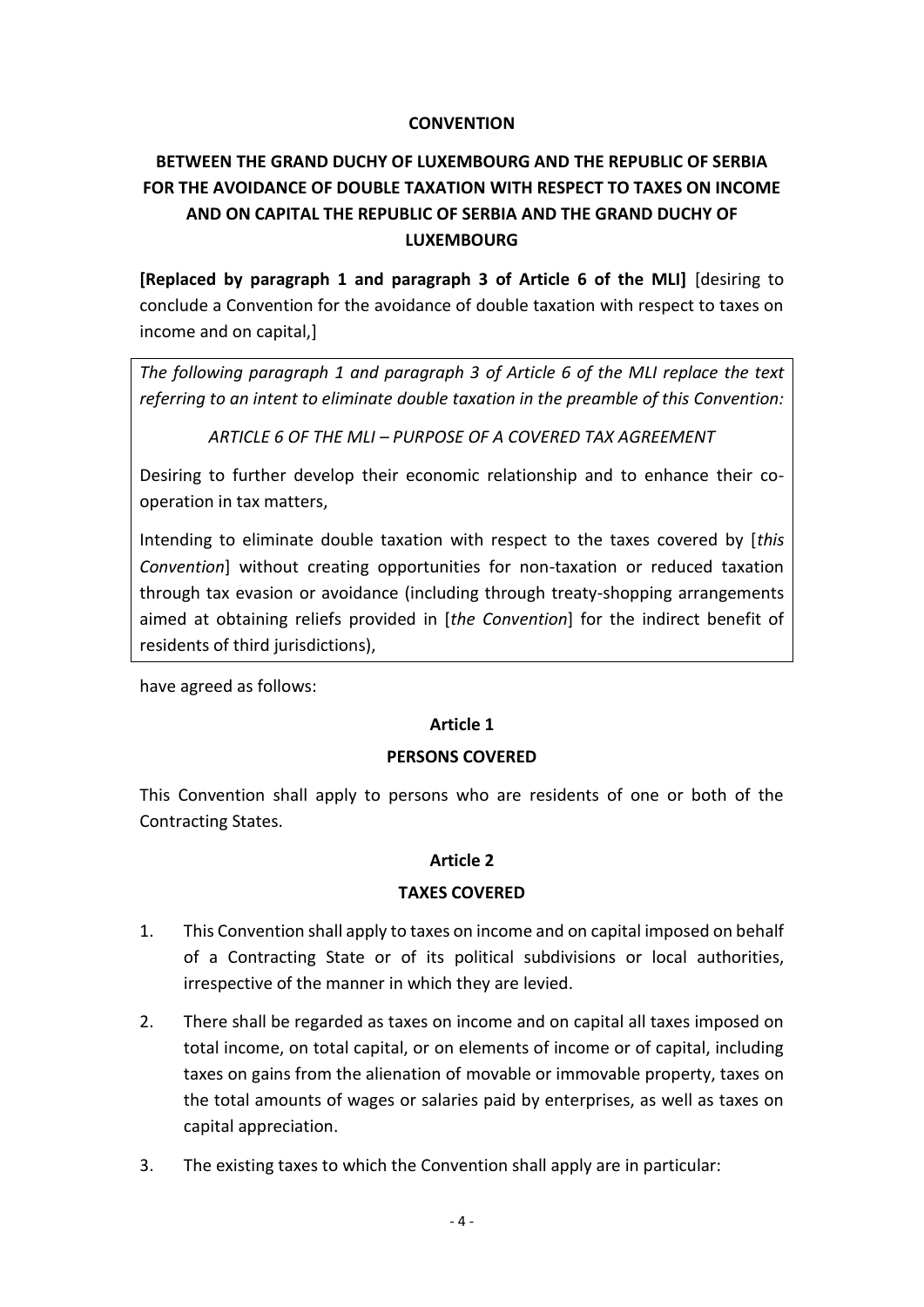in Luxembourg:

- 1) the income tax on individuals (l'impôt sur le revenu des personnes physiques);
- 2) the corporation tax (l'impôt sur le revenu des collectivités);
- 3) the capital tax (l'impôt sur la fortune);
- 4) the communal trade tax (l'impôt commercial communal);

(hereinafter referred to as "Luxembourg tax");

in Serbia:

- 1) the corporate income tax (porez na dobit pravnih lica);
- 2) the personal income tax (porez na dohodak gradana);
- 3) the tax on capital (porez na imovinu);

(hereinafter referred to as "Serbian tax").

4. The Convention shall apply also to any identical or substantially similar taxes that are imposed after the date of signature of the Convention in addition to, or in place of, the existing taxes. The competent authorities of the Contracting States shall notify each other of any significant changes that have been made in their taxation laws.

# **Article 3**

#### **GENERAL DEFINITIONS**

- 1. For the purposes of this Convention, unless the context otherwise requires:
	- 1) the terms "a Contracting State" and "the other Contracting State" mean Serbia or Luxembourg, as the context requires;
	- 2) the term "Serbia" means the Republic of Serbia and, when used in a geographical sense, means the territory of the Republic of Serbia;
	- 3) the term "Luxembourg" means the Grand Duchy of Luxembourg and, when used in a geographical sense, means the territory of the Grand Duchy of Luxembourg;
	- 4) the term "national", in relation to a Contracting State, means:
		- $-$  any individual possessing the nationality or citizenship of that Contracting State; and
		- any legal person, partnership or association deriving its status as such from the laws in force in that Contracting State;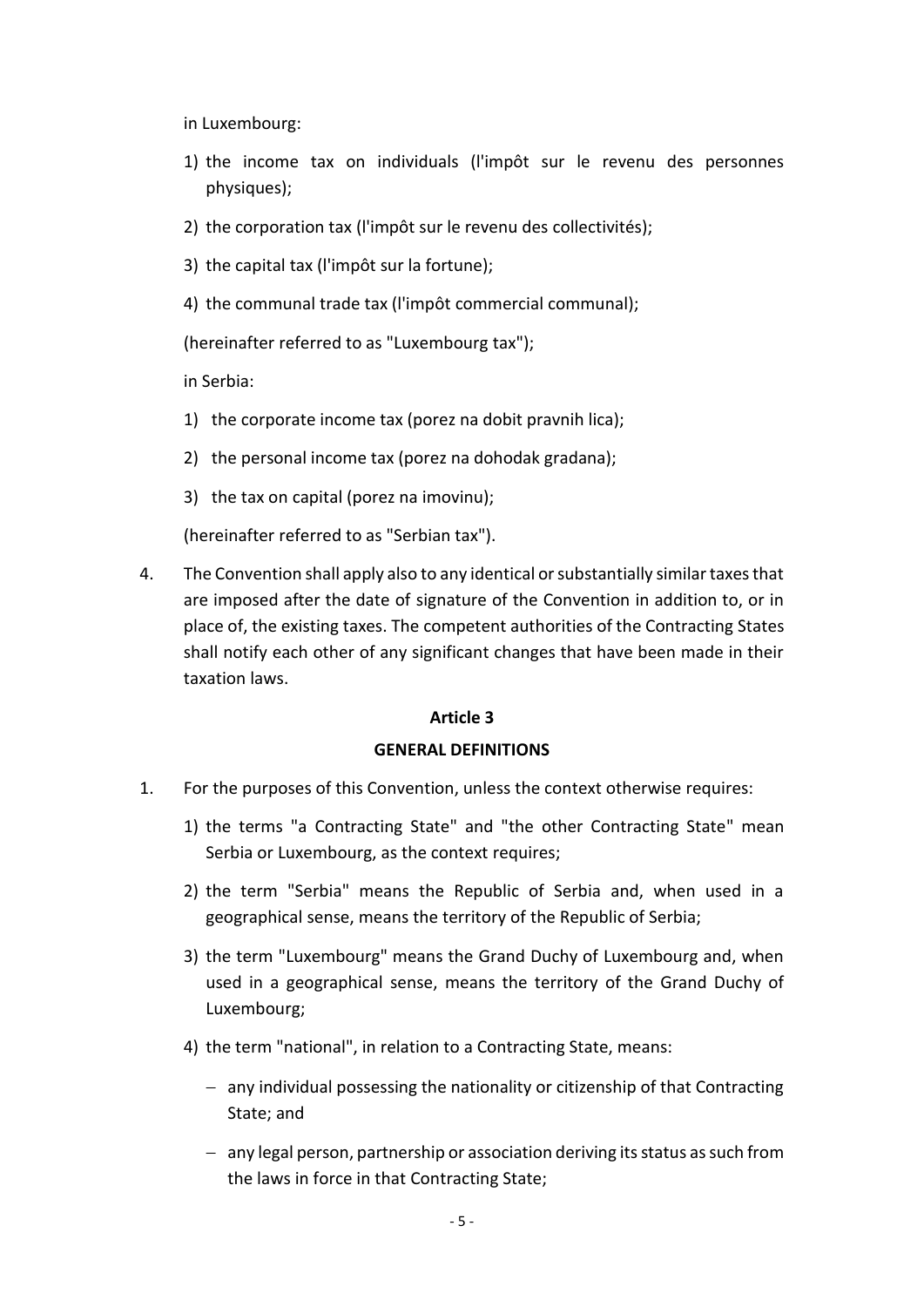- 5) the term "person" includes an individual, a company and any other body of persons;
- 6) the term "company" means any body corporate or any entity that is treated as a body corporate for tax purposes;
- 7) the terms "enterprise of a Contracting State" and "enterprise of the other Contracting State" mean respectively an enterprise carried on by a resident of a Contracting State and an enterprise carried on by a resident of the other Contracting State;
- 8) the term "international traffic" means any transport by a ship, aircraft or road or railway vehicle operated by an enterprise that has its place of effective management in a Contracting State, except when the ship, aircraft or road or railway vehicle is operated solely between places in the other Contracting State;
- 9) the term "competent authority" means:
	- $i i$  in Serbia, the Ministry of Finance or its authorized representative;
	- $-$  in Luxembourg, the Minister of Finance or his authorized representative.
- 2. As regards the application of the Convention at any time by a Contracting State, any term not defined therein shall, unless the context otherwise requires, have the meaning that it has at that time under the law of that State for the purposes of the taxes to which the Convention applies, any meaning under the applicable tax laws of that State prevailing over a meaning given to the term under other laws of that State.

# **RESIDENT**

- 1. For the purposes of this Convention, the term "resident of a Contracting State" means any person who, under the laws of that State, is liable to tax therein by reason of his domicile, residence, place of management or any other criterion of a similar nature, and also includes that State and any political subdivision or local authority thereof. This term, however, does not include any person who is liable to tax in that State in respect only of income from sources in that State or capital situated therein.
- 2. Where by reason of the provisions of paragraph 1 an individual is a resident of both Contracting States, then his status shall be determined as follows:
	- 1) he shall be deemed to be a resident only of the State in which he has a permanent home available to him; if he has a permanent home available to him in both States, he shall be deemed to be a resident only of the State with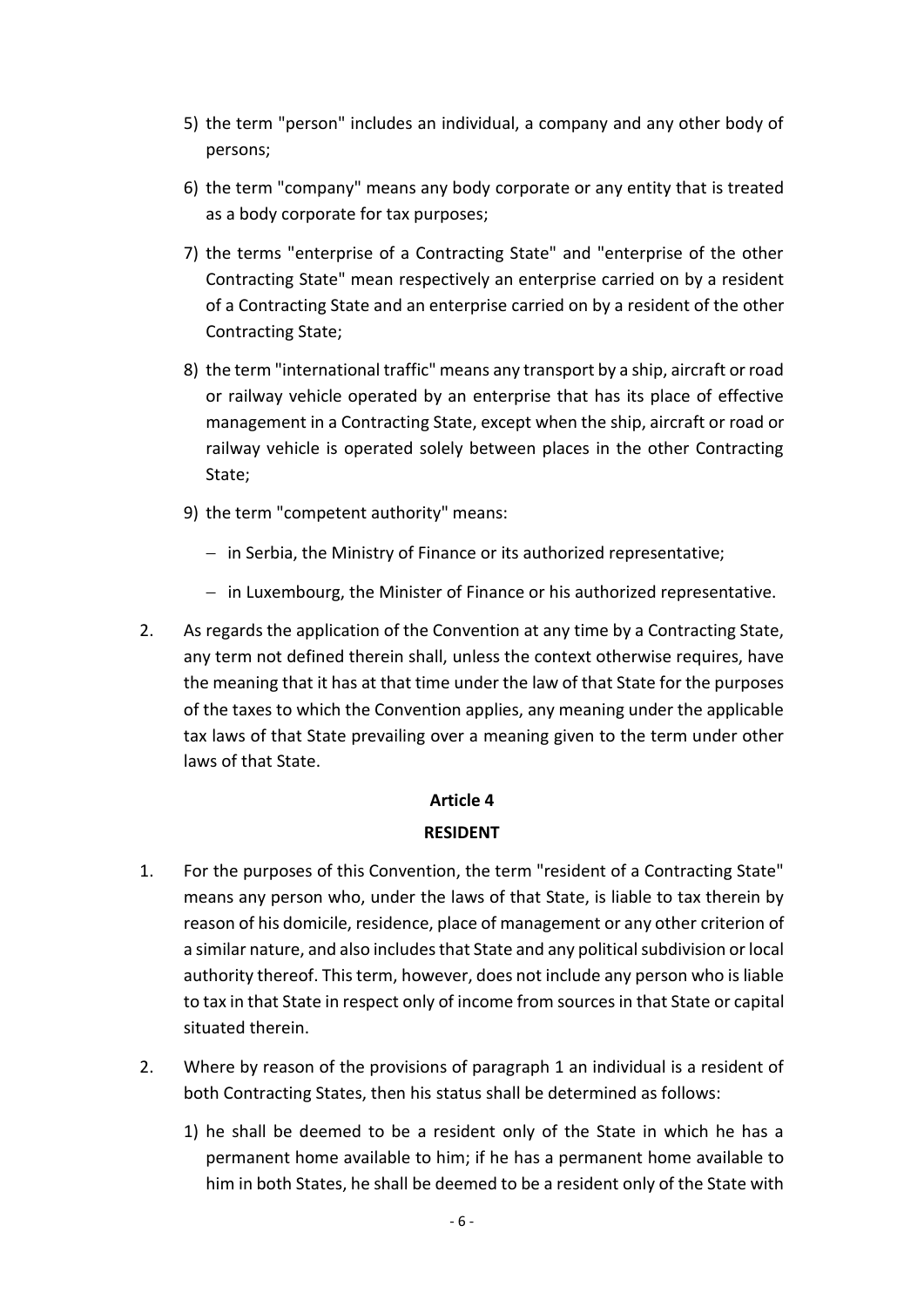which his personal and economic relations are closer (centre of vital interests);

- 2) if the State in which he has his centre of vital interests cannot be determined, or if he has not a permanent home available to him in either State, he shall be deemed to be a resident only of the State in which he has an habitual abode;
- 3) if he has an habitual abode in both States or in neither of them, he shall be deemed to be a resident only of the State of which he is a national;
- 4) if he is a national of both States or of neither of them, the competent authorities of the Contracting States shall settle the question by mutual agreement.
- 3. Where by reason of the provisions of paragraph 1 a person other than an individual is a resident of both Contracting States, then it shall be deemed to be a resident only of the State in which its place of effective management is situated.

#### **Article 5**

#### **PERMANENT ESTABLISHMENT**

- 1. For the purposes of this Convention, the term "permanent establishment" means a fixed place of business through which the business of an enterprise is wholly or partly carried on.
- 2. The term "permanent establishment" includes especially:
	- 1) a place of management;
	- 2) a branch;
	- 3) an office;
	- 4) a factory;
	- 5) a workshop, and
	- 6) a mine, an oil or gas well, a quarry or any other place of extraction of natural resources.
- 3. A building site, a construction, installation or dredging project constitutes a permanent establishment only if it lasts more than twelve months.
- 4. Notwithstanding the preceding provisions of this Article, the term "permanent establishment" shall be deemed not to include: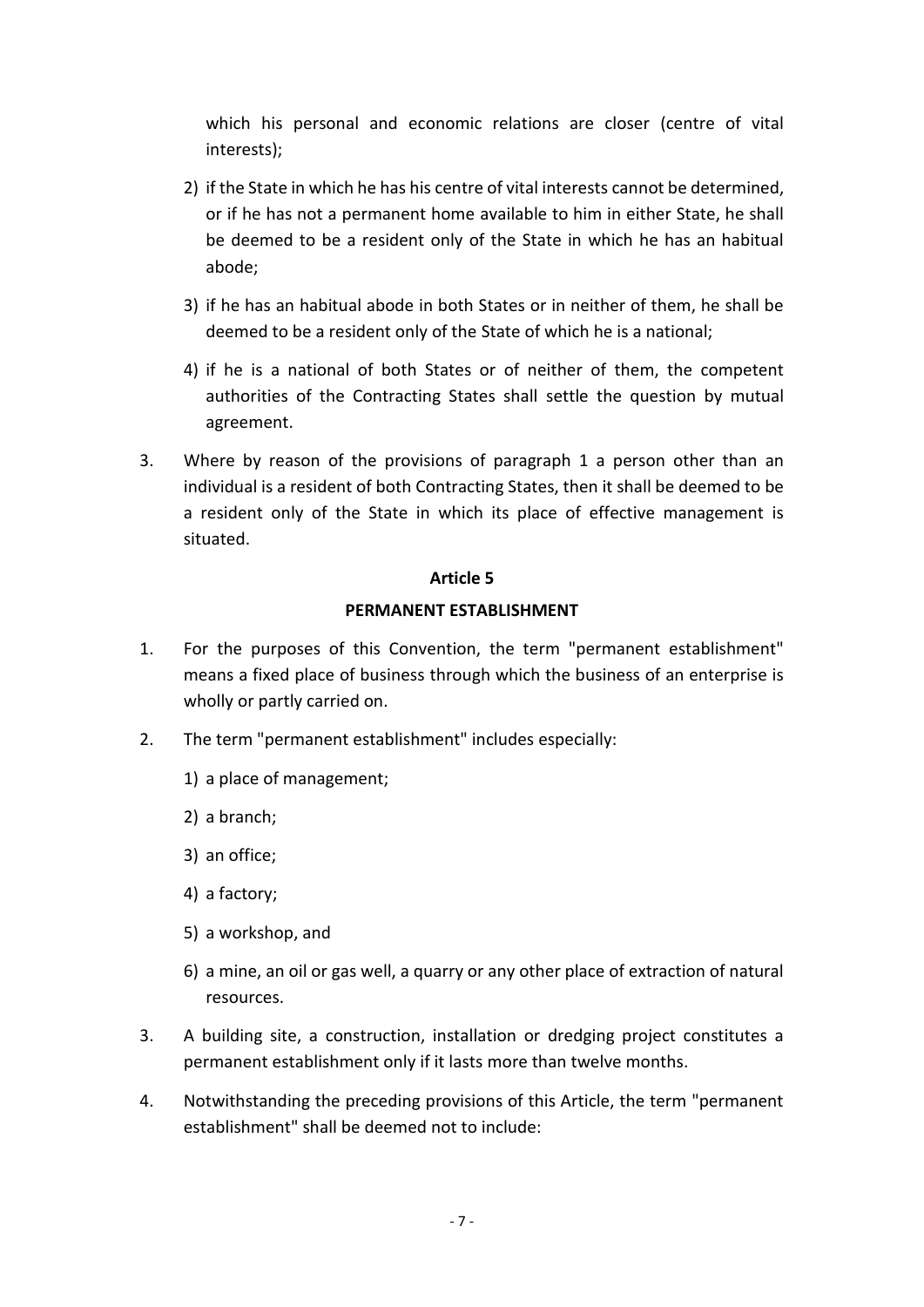- 1) the use of facilities solely for the purpose of storage, display or delivery of goods or merchandise belonging to the enterprise;
- 2) the maintenance of a stock of goods or merchandise belonging to the enterprise solely for the purpose of storage, display or delivery;
- 3) the maintenance of a stock of goods or merchandise belonging to the enterprise solely for the purpose of processing by another enterprise;
- 4) the maintenance of a fixed place of business solely for the purpose of purchasing goods or merchandise or of collecting information, for the enterprise;
- 5) the maintenance of a fixed place of business solely for the purpose of carrying on, for the enterprise, any other activity of a preparatory or auxiliary character;
- 6) the maintenance of a fixed place of business solely for any combination of activities mentioned in subparagraphs 1) to 5), provided that the overall activity of the fixed place of business resulting from this combination is of a preparatory or auxiliary character.
- 5. Notwithstanding the provisions of paragraphs 1 and 2, where a person other than an agent of an independent status to whom paragraph 6 applies - is acting on behalf of an enterprise and has, and habitually exercises, in a Contracting State an authority to conclude contracts in the name of the enterprise, that enterprise shall be deemed to have a permanent establishment in that State in respect of any activities which that person undertakes for the enterprise, unless the activities of such person are limited to those mentioned in paragraph 4 which, if exercised through a fixed place of business, would not make this fixed place of business a permanent establishment under the provisions of that paragraph.
- 6. An enterprise shall not be deemed to have a permanent establishment in a Contracting State merely because it carries on business in that State through a broker, general commission agent or any other agent of an independent status, provided that such persons are acting in the ordinary course of their business.
- 7. The fact that a company which is a resident of a Contracting State controls or is controlled by a company which is a resident of the other Contracting State, or which carries on business in that other State (whether through a permanent establishment or otherwise) shall not of itself constitute either company a permanent establishment of the other.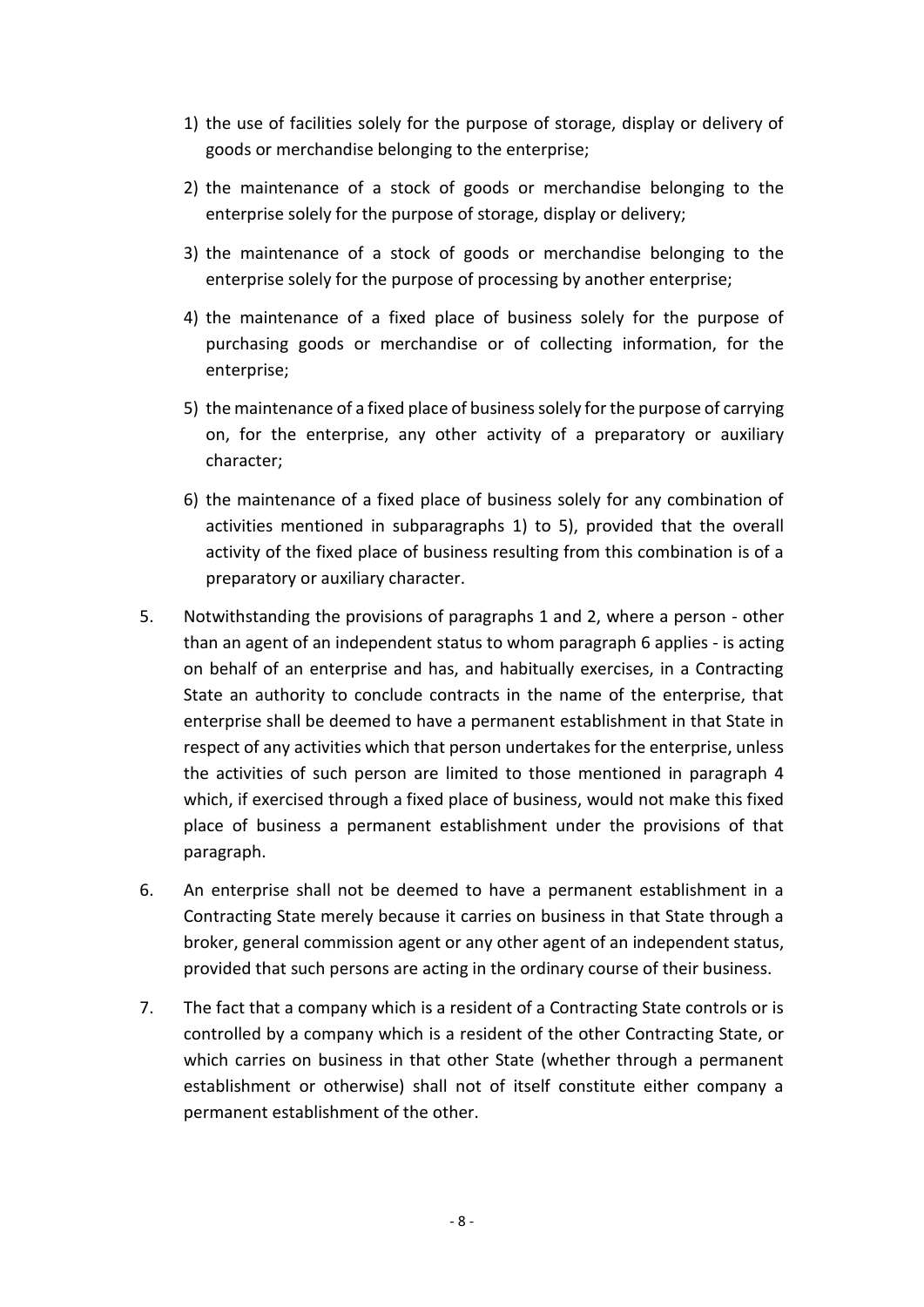#### **INCOME FROM IMMOVABLE PROPERTY**

- 1. Income derived by a resident of a Contracting State from immovable property (including income from agriculture or forestry) situated in the other Contracting State may be taxed in that other State.
- 2. The term "immovable property" shall have the meaning which it has under the law of the Contracting State in which the property in question is situated. The term shall in any case include property accessory to immovable property, livestock and equipment used in agriculture and forestry, rights to which the provisions of general law respecting landed property apply, usufruct of immovable property and rights to variable or fixed payments as consideration for the working of, or the right to work, mineral deposits, sources and other natural resources; ships, boats, aircraft and road or railway vehicles shall not be regarded as immovable property.
- 3. The provisions of paragraph 1 shall apply to income derived from the direct use, letting, or use in any other form of immovable property.
- 4. The provisions of paragraphs I and 3 shall also apply to the income from immovable property of an enterprise and to income from immovable property used for the performance of independent personal services.

# **Article 7**

#### **BUSINESS PROFITS**

- 1. The profits of an enterprise of a Contracting State shall be taxable only in that State unless the enterprise carries on business in the other Contracting State through a permanent establishment situated therein. If the enterprise carries on business as aforesaid, the profits of the enterprise may be taxed in the other State but only so much of them as is attributable to that permanent establishment.
- 2. Subject to the provisions of paragraph 3, where an enterprise of a Contracting State carries on business in the other Contracting State through a permanent establishment situated therein, there shall in each Contracting State be attributed to that permanent establishment the profits which it might be expected to make if it were a distinct and separate enterprise engaged in the same or similar activities under the same or similar conditions and dealing wholly independently with the enterprise of which it is a permanent establishment.
- 3. In determining the profits of a permanent establishment, there shall be allowed as deductions expenses which are incurred for the purposes of the permanent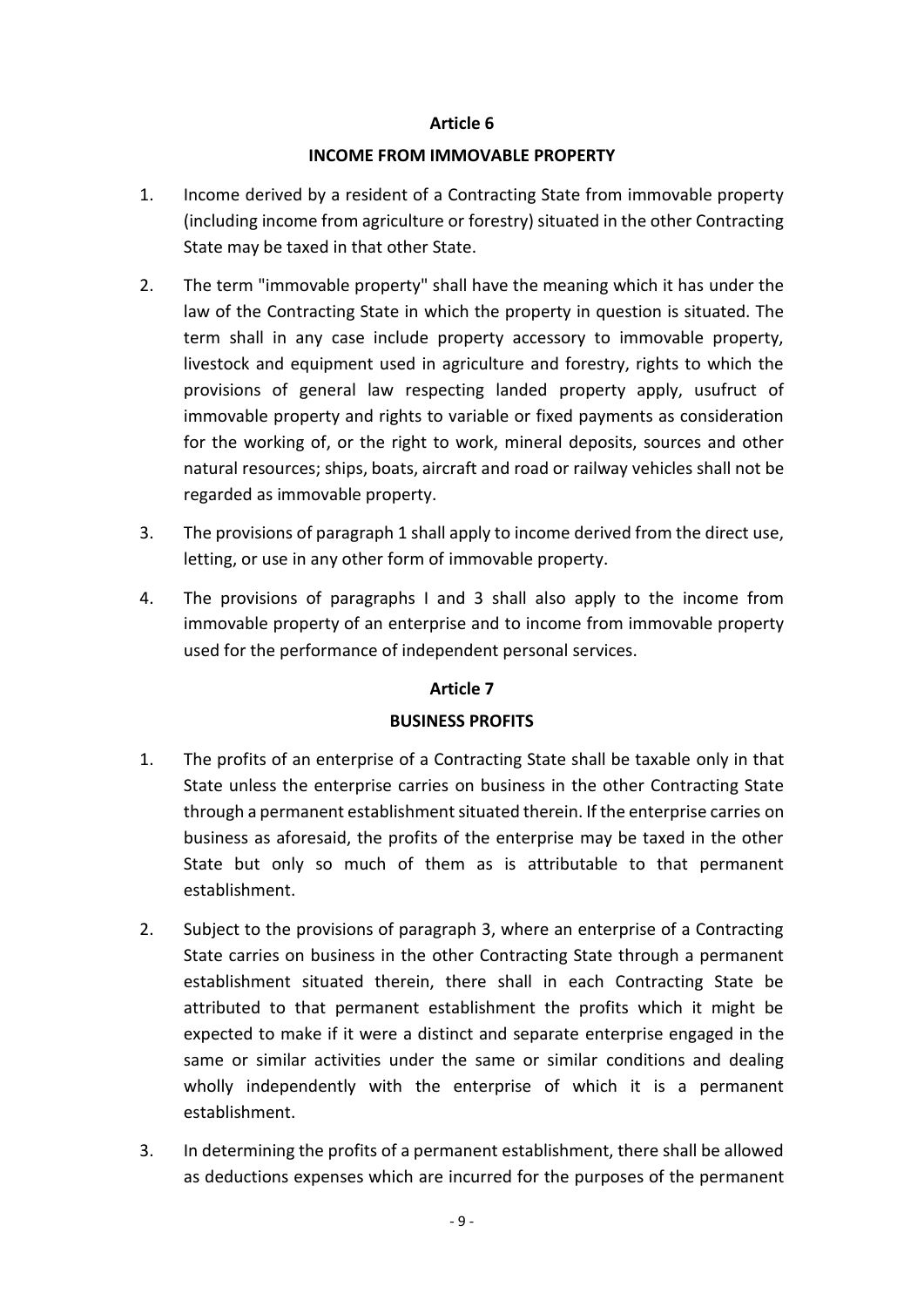establishment, including executive and general administrative expenses so incurred, whether in the State in which the permanent establishment is situated or elsewhere.

- 4. Insofar as it has been customary in a Contracting State to determine the profits to be attributed to a permanent establishment on the basis of an apportionment of the total profits of the enterprise to its various parts, nothing in paragraph 2 shall preclude that Contracting State from determining the profits to be taxed by such an apportionment as may be customary; the method of apportionment adopted shall, however, be such that the result shall be in accordance with the principles contained in this Article.
- 5. No profits shall be attributed to a permanent establishment by reason of the mere purchase by that permanent establishment of goods or merchandise for the enterprise.
- 6. For the purposes of the preceding paragraphs, the profits to be attributed to the permanent establishment shall be determined by the same method year by year unless there is good and sufficient reason to the contrary.
- 7. Where profits include items of income which are dealt with separately in other Articles of this Convention, then the provisions of those Articles shall not be affected by the provisions of this Article.

# **Article 8**

# **INTERNATIONAL TRAFFIC**

- 1. Profits from the operation of ships, aircraft or road or railway vehicles in international traffic shall be taxable only in the Contracting State in which the place of effective management of the enterprise is situated.
- 2. Profits from the operation of boats engaged in inland waterways transport shall be taxable only in the Contracting State in which the place of effective management of the enterprise is situated.
- 3. If the place of effective management of a shipping enterprise or of an inland waterways transport enterprise is aboard a ship or boat, then it shall be deemed to be situated in the Contracting State in which the home harbour of the ship or boat is situated, or, if there is no such home harbour, in the Contracting State of which the operator of the ship or boat is a resident.
- 4. The provisions of paragraph 1 shall also apply to profits from the participation in a pool, a joint business or an international operating agency.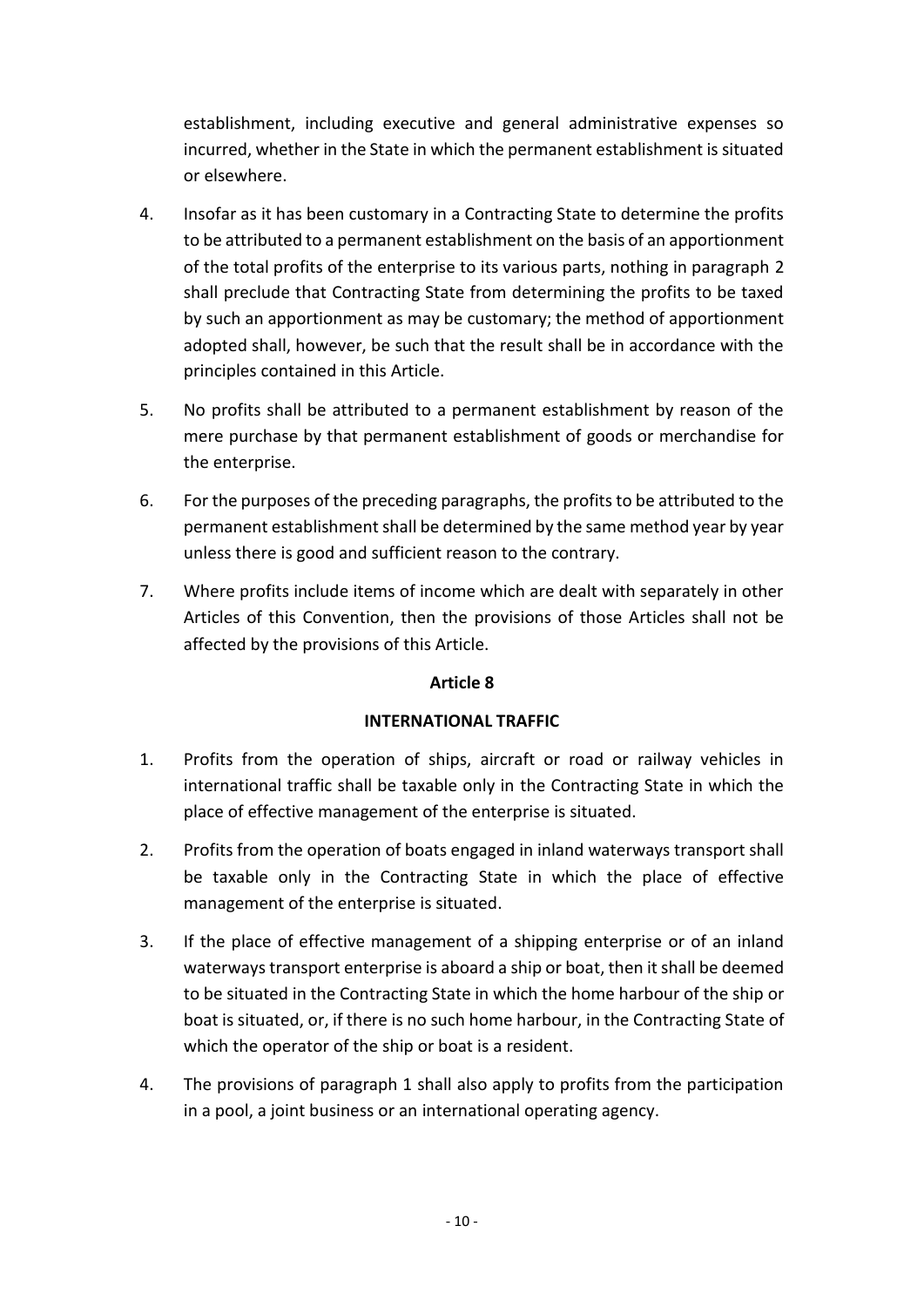#### **ASSOCIATED ENTERPRISES**

- 1. Where
	- 1) an enterprise of a Contracting State participates directly or indirectly in the management, control or capital of an enterprise of the other Contracting State, or
	- 2) the same persons participate directly or indirectly in the management, control or capital of an enterprise of a Contracting State and an enterprise of the other Contracting State,

and in either case conditions are made or imposed between the two enterprises in their commercial or financial relations which differ from those which would be made between independent enterprises, then any profits which would, but for those conditions, have accrued to one of the enterprises, but, by reason of those conditions, have not so accrued, may be included in the profits of that enterprise and taxed accordingly.

2. Where a Contracting State includes in the profits of an enterprise of that State and taxes accordingly - profits on which an enterprise of the other Contracting State has been charged to tax in that other State and the profits so included are profits which would have accrued to the enterprise of the first-mentioned State if the conditions made between the two enterprises had been those which would have been made between independent enterprises, then that other State shall make an appropriate adjustment to the amount of the tax charged therein on those profits. In determining such adjustment, due regard shall be had to the other provisions of this Convention and the competent authorities of the Contracting States shall if necessary consult each other.

#### **Article 10**

#### **DIVIDENDS**

- 1. Dividends paid by a company which is a resident of a Contracting State to a resident of the other Contracting State may be taxed in that other State.
- 2. However, such dividends may also be taxed in the Contracting State of which the company paying the dividends is a resident and according to the laws of that State, but if the beneficial owner of the dividends is a resident of the other Contracting State, the tax so charged shall not exceed:
	- 1) 5 per cent of the gross amount of the dividends if the beneficial owner is a company (other than a partnership) which holds directly at least 25 per cent of the capital of the company paying the dividends;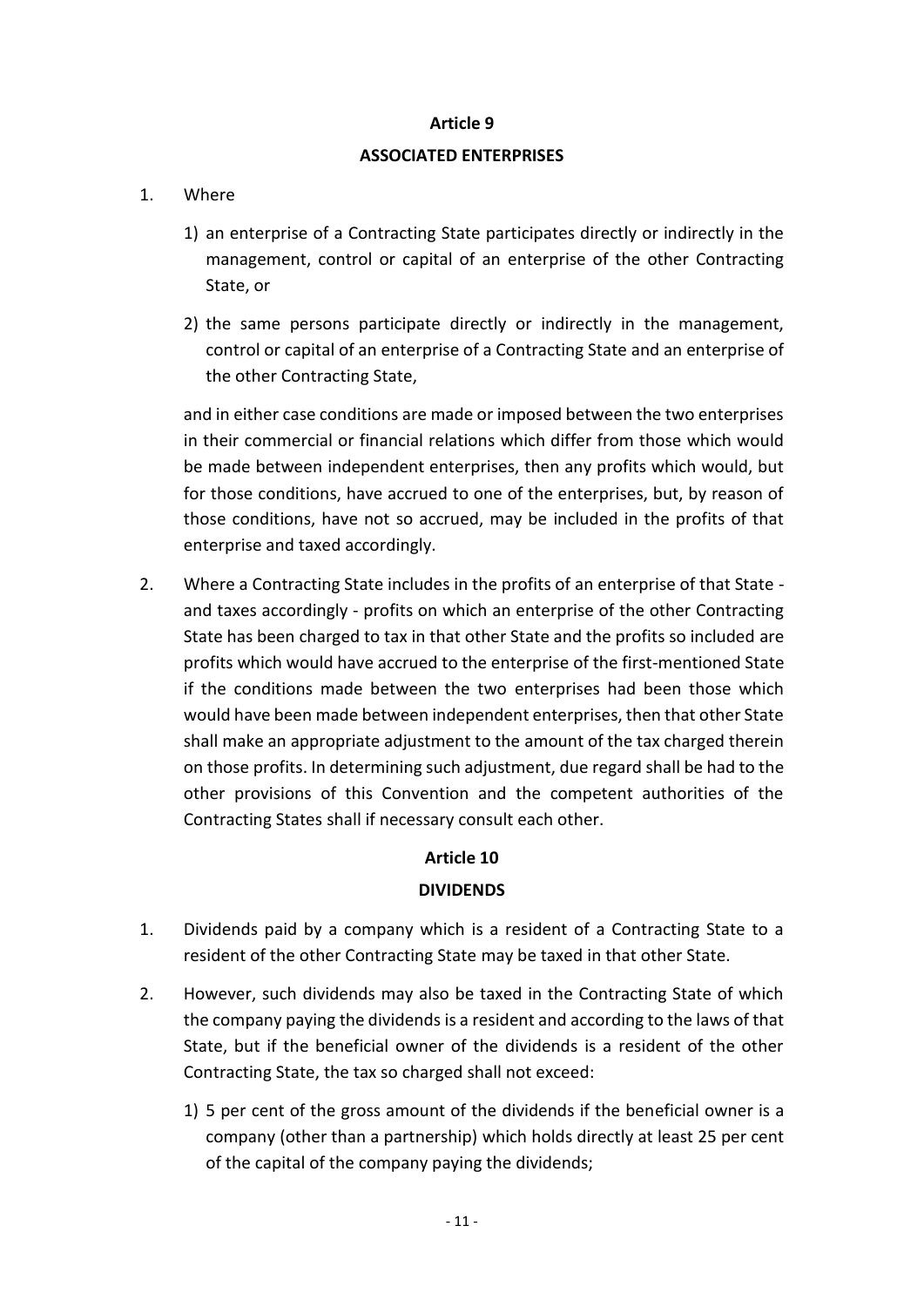2) 10 per cent of the gross amount of the dividends in all other cases.

This paragraph shall not affect the taxation of the company in respect of the profits out of which the dividends are paid.

- 3. The term "dividends" as used in this Article means income from shares or other rights, not being debt-claims, participating in profits, as well as income from other corporate rights which is subjected to the same taxation treatment as income from shares by the laws of the State of which the company making the distribution is a resident.
- 4. The provisions of paragraphs 1 and 2 shall not apply if the beneficial owner of the dividends, being a resident of a Contracting State, carries on business in the other Contracting State of which the company paying the dividends is a resident, through a permanent establishment situated therein, or performs in that other State independent personal services from a fixed base situated therein, and the holding in respect of which the dividends are paid is effectively connected with such permanent establishment or fixed base. In such case the provisions of Article 7 or Article 14, as the case may be, shall apply.
- 5. Where a company which is a resident of a Contracting State derives profits or income from the other Contracting State, that other State may not impose any tax on the dividends paid by the company, except insofar as such dividends are paid to a resident of that other State or insofar as the holding in respect of which the dividends are paid is effectively connected with a permanent establishment or a fixed base situated in that other State, nor subject the company's undistributed profits to a tax on the company's undistributed profits, even if the dividends paid or the undistributed profits consist wholly or partly of profits or income arising in such other State.

# **Article 11**

# **INTEREST**

- 1. Interest arising in a Contracting State and paid to a resident of the other Contracting State may be taxed in that other State.
- 2. However, such interest may also be taxed in the Contracting State in which it arises and according to the laws of that State, but if the beneficial owner of the interest is a resident of the other Contracting State, the tax so charged shall not exceed 10 per cent of the gross amount of the interest.
- 3. Notwithstanding the provisions of paragraph 2, interest arising in a Contracting State and paid to a resident of the other Contracting State shall be taxable only in that other State if the recipient is the beneficial owner of such interest and such interest is derived by: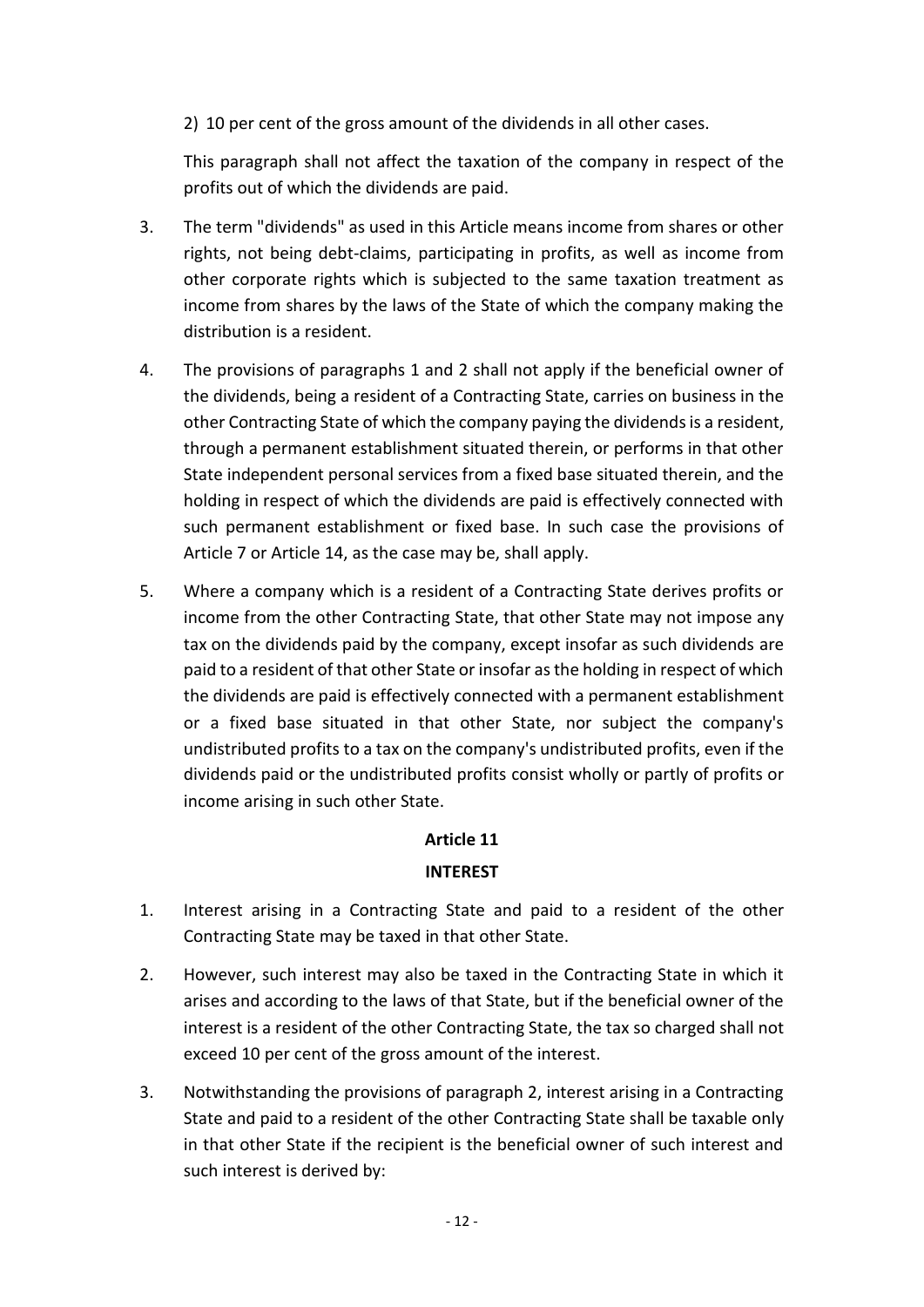- 1) the other Contracting State or political subdivision or local authority thereof;
- 2) the Central or National Bank of the other Contracting State.
- 4. The term "interest" as used in this Article means income from debt-claims of every kind, whether or not secured by mortgage and whether or not carrying a right to participate in the debtor's profits, and in particular, income from government securities and income from bonds or debentures, including premiums and prizes attaching to such securities, bonds or debentures. Penalty charges for late payment shall not be regarded as interest for the purpose of this Article.
- 5. The provisions of paragraphs 1 and 2 shall not apply if the beneficial owner of the interest, being a resident of a Contracting State, carries on business in the other Contracting State in which the interest arises, through a permanent establishment situated therein, or performs in that other State independent personal services from a fixed base situated therein, and the debt-claim in respect of which the interest is paid is effectively connected with such permanent establishment or fixed base. In such case the provisions of Article 7 or Article 14, as the case may be, shall apply.
- 6. Interest shall be deemed to arise in a Contracting State when the payer is a resident of that State. Where, however, the person paying the interest, whether he is a resident of a Contracting State or not, has in a Contracting State a permanent establishment or a fixed base in connection with which the indebtedness on which the interest is paid was incurred, and such interest is borne by such permanent establishment or fixed base, then such interest shall be deemed to arise in the State in which the permanent establishment or fixed base is situated.
- 7. Where, by reason of a special relationship between the payer and the beneficial owner or between both of them and some other person, the amount of the interest, having regard to the debt-claim for which it is paid, exceeds the amount which would have been agreed upon by the payer and the beneficial owner in the absence of such relationship, the provisions of this Article shall apply only to the last-mentioned amount. In such case, the excess part of the payments shall remain taxable according to the laws of each Contracting State, due regard being had to the other provisions of this Convention.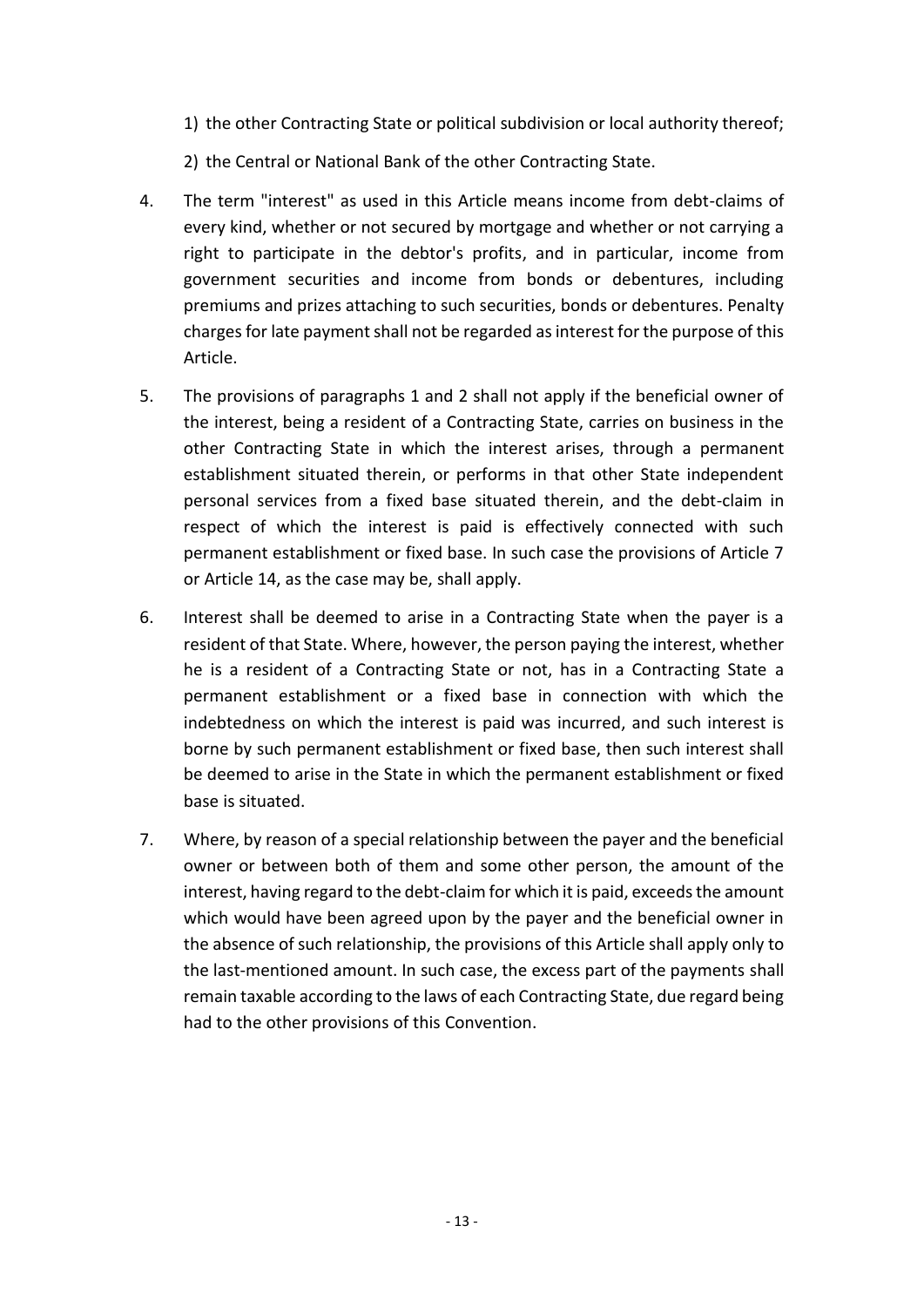#### **ROYALTIES**

- 1. Royalties arising in a Contracting State and paid to a resident of the other Contracting State may be taxed in that other State.
- 2. However, such royalties may also be taxed in the Contracting State in which they arise and according to the laws of that State, but if the beneficial owner of the royalties is a resident of the other Contracting State, the tax so charged shall not exceed:
	- 1) 5 per cent of the gross amount of the royalties within the meaning of subparagraph 1) of paragraph 3;
	- 2) 10 per cent of the gross amount of the royalties within the meaning of subparagraph 2) of paragraph 3.
- 3. The term "royalties" as used in this Article means payments of any kind received as a consideration:
	- 1) for the use of, or the right to use, any copyright of literary, artistic or scientific work including cinematograph films or films or tapes used for radio or television broadcasting; and
	- 2) for the use of, or the right to use, any patent, trade mark, design or model, plan, secret formula or process, or for the use of, or the right to use, industrial, commercial, or scientific equipment, or for information concerning industrial, commercial or scientific experience.
- 4. The provisions of paragraphs 1 and 2 shall not apply if the beneficial owner of the royalties, being a resident of a Contracting State, carries on business in the other Contracting State in which the royalties arise, through a permanent establishment situated therein, or performs in that other State independent personal services from a fixed base situated therein, and the right or property in respect of which the royalties are paid is effectively connected with such permanent establishment or fixed base. In such case the provisions of Article 7 or Article 14, as the case may be, shall apply.
- 5. Royalties shall be deemed to arise in a Contracting State when the payer is a resident of that State. Where, however, the person paying the royalties, whether he is a resident of a Contracting State or not, has in a Contracting State a permanent establishment or a fixed base in connection with which the liability to pay the royalties was incurred, and such royalties are borne by such permanent establishment or fixed base, then such royalties shall be deemed to arise in the State in which the permanent establishment or fixed base is situated.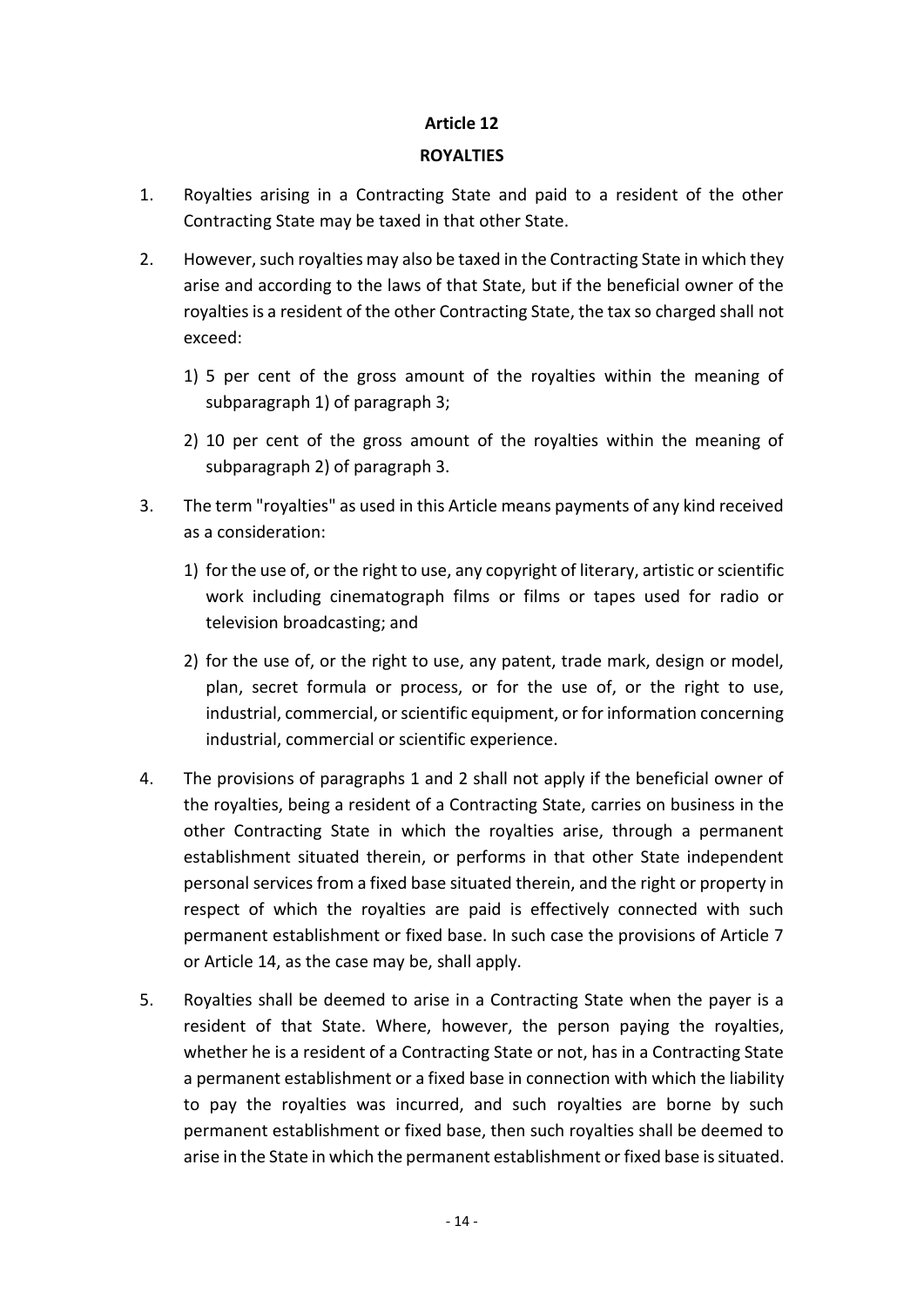6. Where, by reason of a special relationship between the payer and the beneficial owner or between both of them and some other person, the amount of the royalties, having regard to the use, right or information for which they are paid, exceeds the amount which would have been agreed upon by the payer and the beneficial owner in the absence of such relationship, the provisions of this Article shall apply only to the last-mentioned amount. In such case, the excess part of the payments shall remain taxable according to the laws of each Contracting State, due regard being had to the other provisions of this Convention.

# **Article 13**

# **CAPITAL GAINS**

- 1. Gains derived by a resident of a Contracting State from the alienation of immovable property referred to in Article 6 and situated in the other Contracting State may be taxed in that other State.
- 2. Gains from the alienation of movable property forming part of the business property of a permanent establishment which an enterprise of a Contracting State has in the other Contracting State or of movable property pertaining to a fixed base available to a resident of a Contracting State in the other Contracting State for the purpose of performing independent personal services, including such gains from the alienation of such a permanent establishment (alone or with the whole enterprise) or of such fixed base, may be taxed in that other State.
- 3. Gains from the alienation of ships, aircraft or road or railway vehicles operated in international traffic, boats engaged in inland waterways transport or movable property pertaining to the operation of such ships, aircraft, road or railway vehicles or boats, shall be taxable only in the Contracting State in which the place of effective management of the enterprise is situated.
- 4. Gains from the alienation of any property other than that referred to in paragraphs 1, 2 and 3 shall be taxable only in the Contracting State of which the alienator is a resident.

# **Article 14**

# **INDEPENDENT PERSONAL SERVICES**

- 1. Income derived by a resident of a Contracting State in respect of professional services or other activities of an independent character shall be taxable only in that State, unless:
	- 1) he has a fixed base regularly available to him in the other Contracting State for the purpose of performing his activities; in that case, only so much of the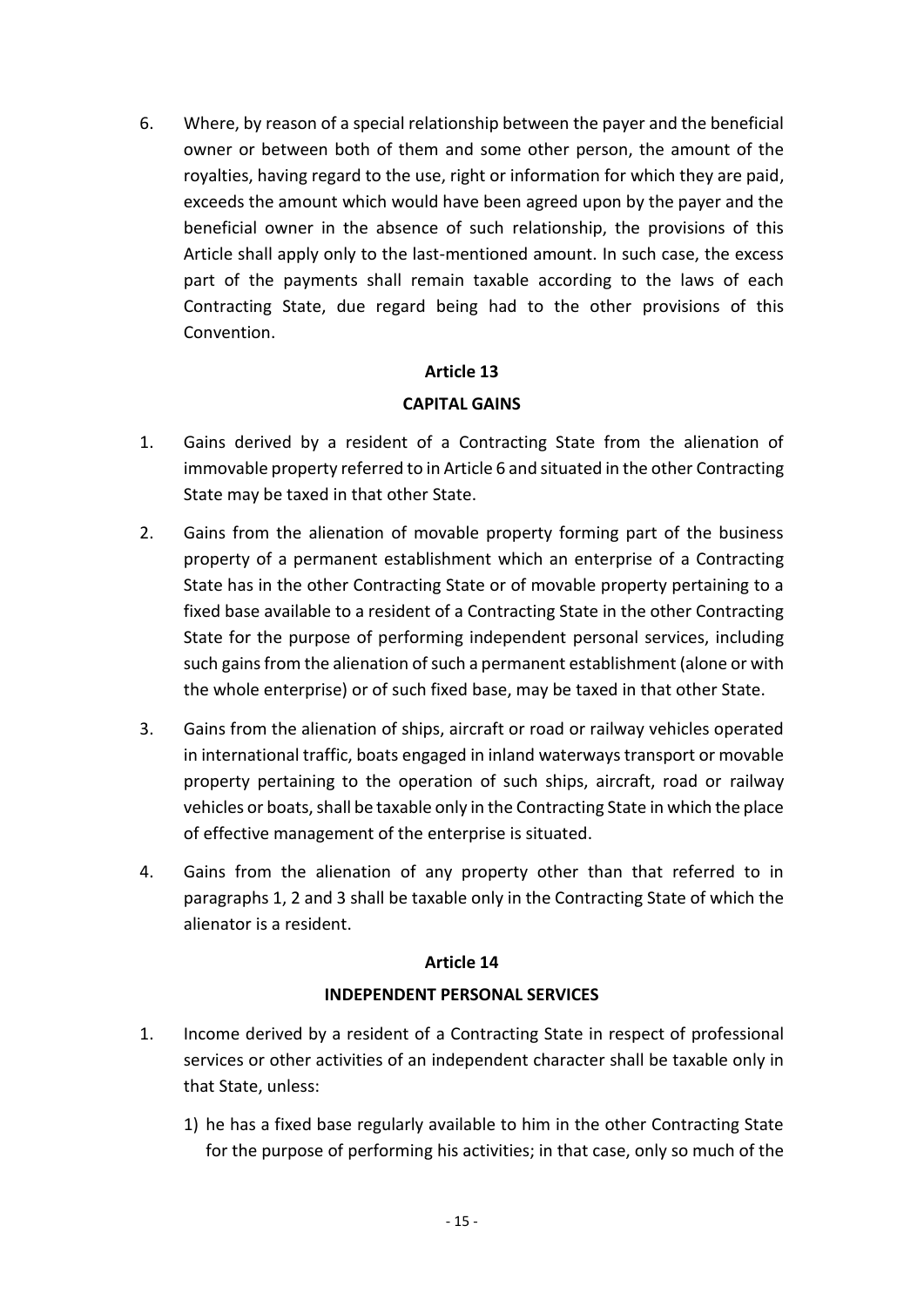income as is attributable to that fixed base may be taxed in that other Contracting State; or

- 2) his stay in the other Contracting State is for a period or periods amounting to or exceeding in the aggregate 183 days in any twelve month period commencing or ending in the fiscal year concerned; in that case, only so much of the income as is derived from his activities performed in that other Contracting State may be taxed in that other State.
- 2. The term "professional services" includes especially independent scientific, literary, artistic, educational or teaching activities as well as the independent activities of physicians, lawyers, engineers, architects, dentists and accountants.

# **Article 15**

#### **DEPENDENT PERSONAL SERVICES**

- 1. Subject to the provisions of Articles 16, 18, 19 and 21, salaries, wages and other similar remuneration derived by a resident of a Contracting State in respect of an employment shall be taxable only in that State unless the employment is exercised in the other Contracting State. If the employment is so exercised, such remuneration as is derived therefrom may be taxed in that other State.
- 2. Notwithstanding the provisions of paragraph 1, remuneration derived by a resident of a Contracting State in respect of an employment exercised in the other Contracting State shall be taxable only in the first-mentioned State if:
	- 1) the recipient is present in the other State for a period or periods not exceeding in the aggregate 183 days in any twelve month period commencing or ending in the fiscal year concerned, and
	- 2) the remuneration is paid by, or on behalf of, an employer who is not a resident of the other State, and
	- 3) the remuneration is not borne by a permanent establishment or a fixed base which the employer has in the other State.
- 3. Notwithstanding the preceding provisions of this Article, remuneration derived in respect of an employment exercised aboard a ship, aircraft or road or railway vehicle operated in international traffic, or aboard a boat engaged in inland waterways transport, may be taxed in the Contracting State in which the place of effective management of the enterprise is situated.
- 4. Notwithstanding the preceding provisions of this Article, remuneration derived by a resident of a Contracting State shall be taxable only in that State if the remuneration is paid in respect of an employment exercised in the other Contracting State in connection with a building site, a construction, installation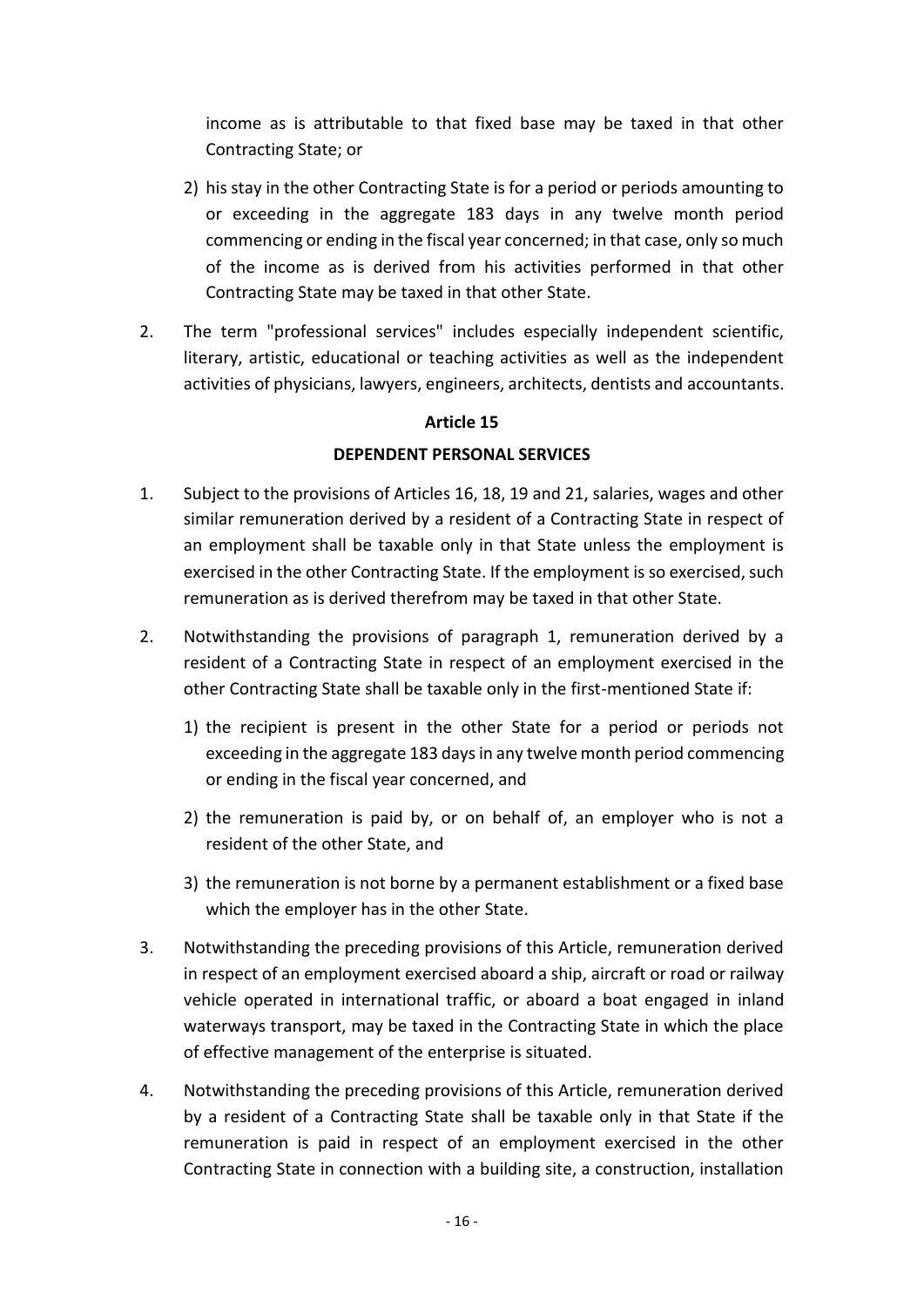or dredging project, for the period of twelve months during which such site or project do not constitute a permanent establishment in that other State.

# **Article 16**

#### **DIRECTORS FEES**

Directors' fees and other similar payments derived by a resident of a Contracting State in his capacity as a member of the board of directors or other similar organ of a company which is a resident of the other Contracting State may be taxed in that other State.

#### **Article 17**

# **ARTISTES AND SPORTSPERSONS**

- 1. Notwithstanding the provisions of Articles 14 and 15, income derived by a resident of a Contracting State as an entertainer, such as a theatre, motion picture, radio or television artiste, or a musician, or as a sportsperson, from his personal activities as such exercised in the other Contracting State, may be taxed in that other State.
- 2. Where income in respect of personal activities exercised by an entertainer or a sportsperson in his capacity as such accrues not to the entertainer or sportsperson himself but to another person, that income may, notwithstanding the provisions of Articles 7, 14 and 15, be taxed in the Contracting State in which the activities of the entertainer or sportsperson are exercised.
- 3. Notwithstanding the provisions of paragraphs 1 and 2, income derived by a resident of a Contracting State from his personal activities as an entertainer or as a sportsperson shall be taxable only in that State if the activities are exercised in the other Contracting State within the framework of a cultural or sports exchange programme approved by both Contracting States.

# **Article 18**

# **PENSIONS**

- 1. Subject to the provisions of paragraph 2 of Article 19, pensions and other similar remuneration paid to a resident of a Contracting State in consideration of past employment shall be taxable only in that State.
- 2. Notwithstanding the provisions of paragraph 1, pensions and other payments made under the social security legislation of a Contracting State may be taxed in that State.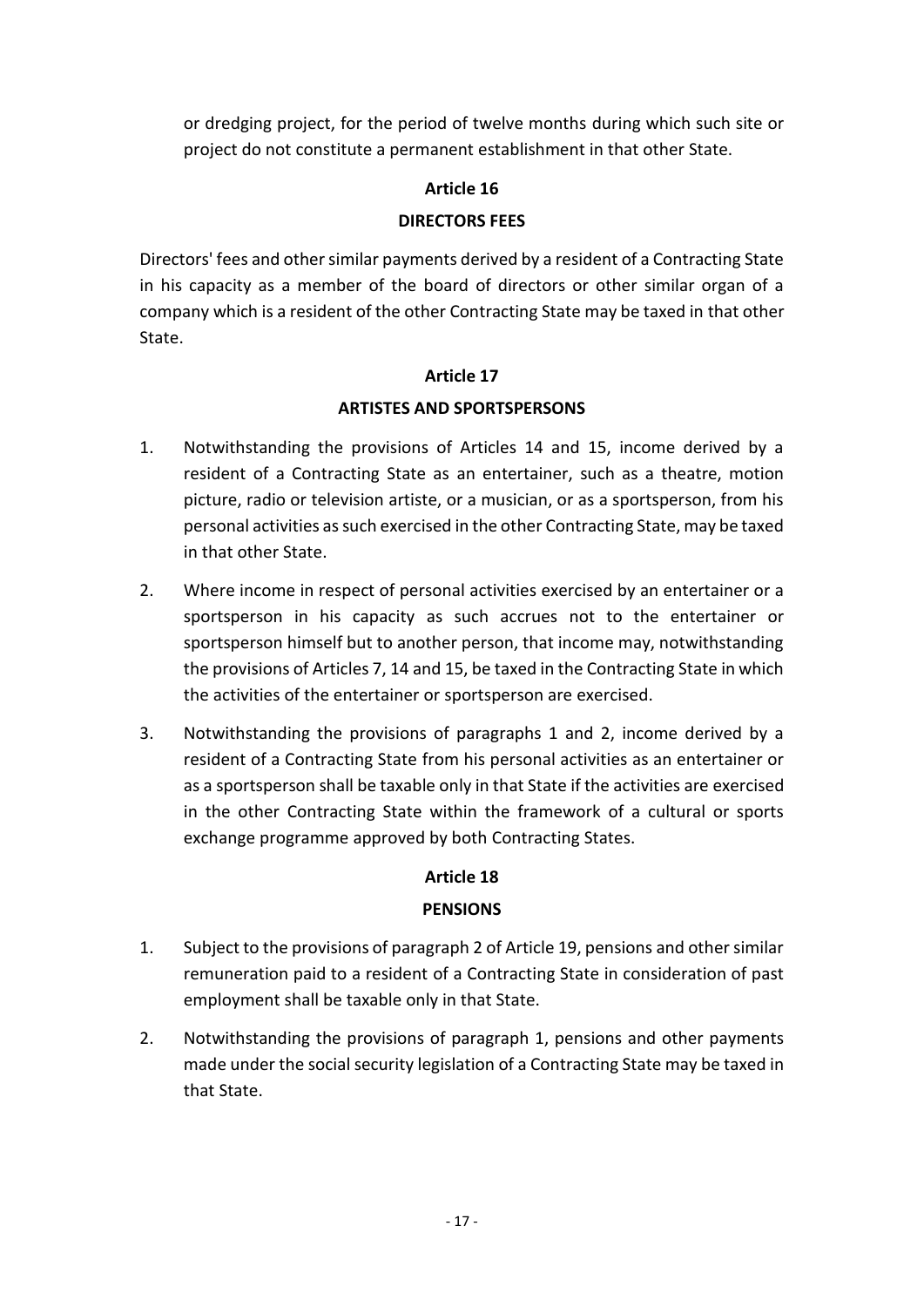#### **GOVERNMENT SERVICE**

- 1. 1) Salaries, wages and other similar remuneration, paid by a Contracting State or a political subdivision or a local authority thereof to an individual in respect of services rendered to that State or subdivision or authority shall be taxable only in that State.
	- 2) However, such salaries, wages and other similar remuneration shall be taxable only in the other Contracting State if the services are rendered in that State and the individual is a resident of that State who:
		- $-$  is a national of that State; or
		- $-$  did not become a resident of that State solely for the purpose of rendering the services.
- 2. 1) Notwithstanding the provisions of paragraph 1, pensions and other similar remuneration paid by, or out of funds created by, a Contracting State or a political subdivision or a local authority thereof to an individual in respect of services rendered to that State or subdivision or authority shall be taxable only in that State.
	- 2) However, such pensions and other similar remuneration shall be taxable only in the other Contracting State if the individual is a resident of, and a national of, that State.
- 3. The provisions of Articles 15, 16, 17 and 18 shall apply to salaries, wages, pensions, and other similar remuneration in respect of services rendered in connection with a business carried on by a Contracting State or a political subdivision or a local authority thereof.

# **Article 20**

# **STUDENTS**

Payments which a student or business apprentice who is or was immediately before visiting a Contracting State a resident of the other Contracting State and who is present in the first-mentioned State solely for the purpose of his education or training receives for the purpose of his maintenance, education or training shall not be taxed in that State, provided that such payments arise from sources outside that State.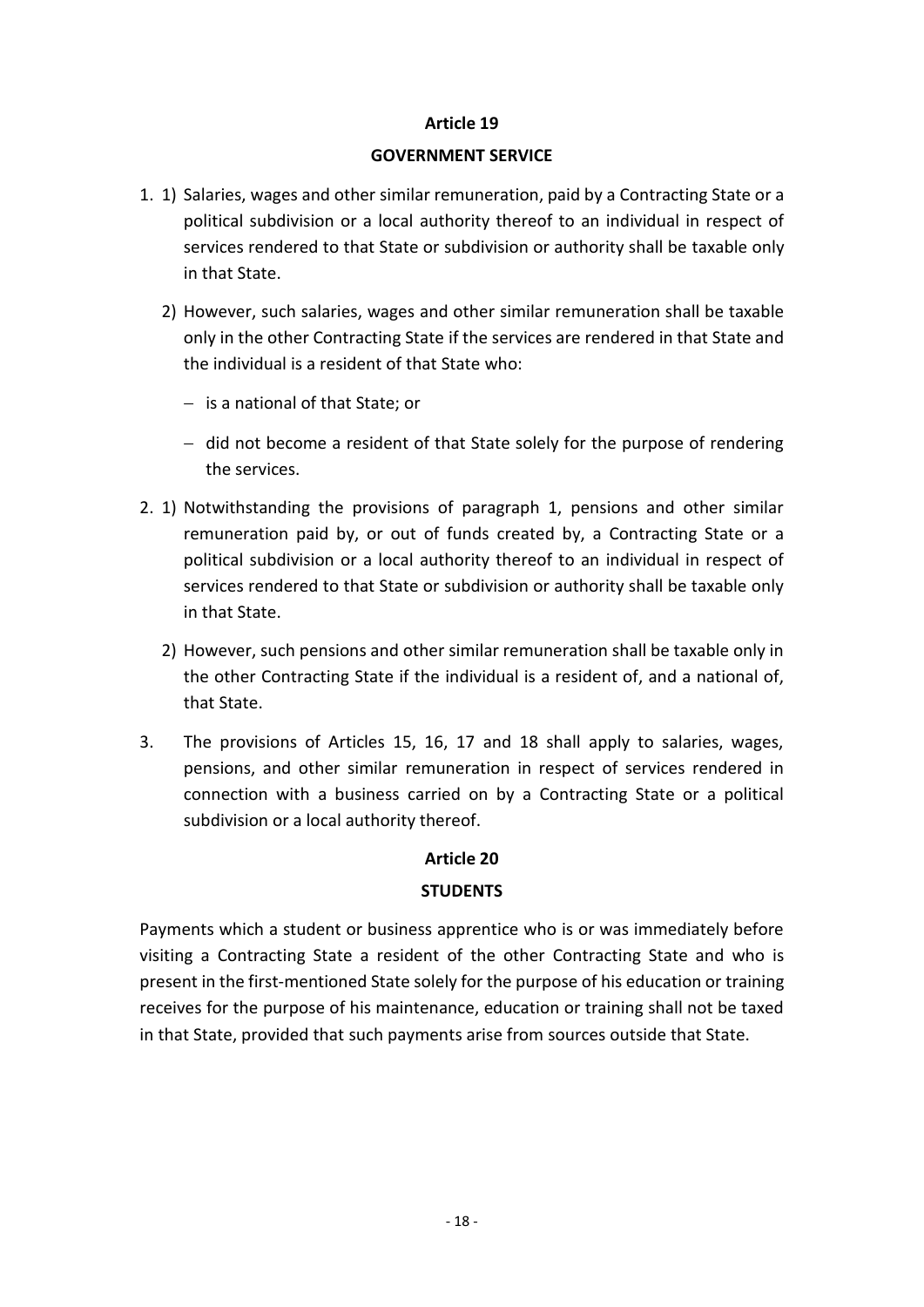#### **PROFESSORS AND RESEARCHERS**

- 1. An individual who visits a Contracting State for the purpose of teaching or carrying out research at a university, college, school or other recognized educational institution in that State and who is or was immediately before that visit a resident of the other Contracting State, shall be exempt from taxation in the first-mentioned Contracting State on remuneration for such teaching or research for a period not exceeding two years from the date of his first visit for that purpose, provided that such remuneration arises from sources outside that State.
- 2. The provisions of paragraph 1 of this Article shall not apply to remuneration from research if such research is undertaken not in the public interest but primarily for the private benefit of a specific person or persons.

# **Article 22**

# **OTHER INCOME**

- 1. Items of income of a resident of a Contracting State, wherever arising, not dealt with in the foregoing Articles of this Convention shall be taxable only in that State.
- 2. The provisions of paragraph 1 shall not apply to income, other than income from immovable property as defined in paragraph 2 of Article 6, if the recipient of such income, being a resident of a Contracting State, carries on business in the other Contracting State through a permanent establishment situated therein, or performs in that other State independent personal services from a fixed base situated therein, and the right or property in respect of which the income is paid is effectively connected with such permanent establishment or fixed base. In such case the provisions of Article 7 or Article 14, as the case may be, shall apply.

# **Article 23**

# **CAPITAL**

- 1. Capital represented by immovable property referred to in Article 6, owned by a resident of a Contracting State and situated in the other Contracting State, may be taxed in that other State.
- 2. Capital represented by movable property forming part of the business property of a permanent establishment which an enterprise of a Contracting State has in the other Contracting State or by movable property pertaining to a fixed base available to a resident of a Contracting State in the other Contracting State for the purpose of performing independent personal services, may be taxed in that other State.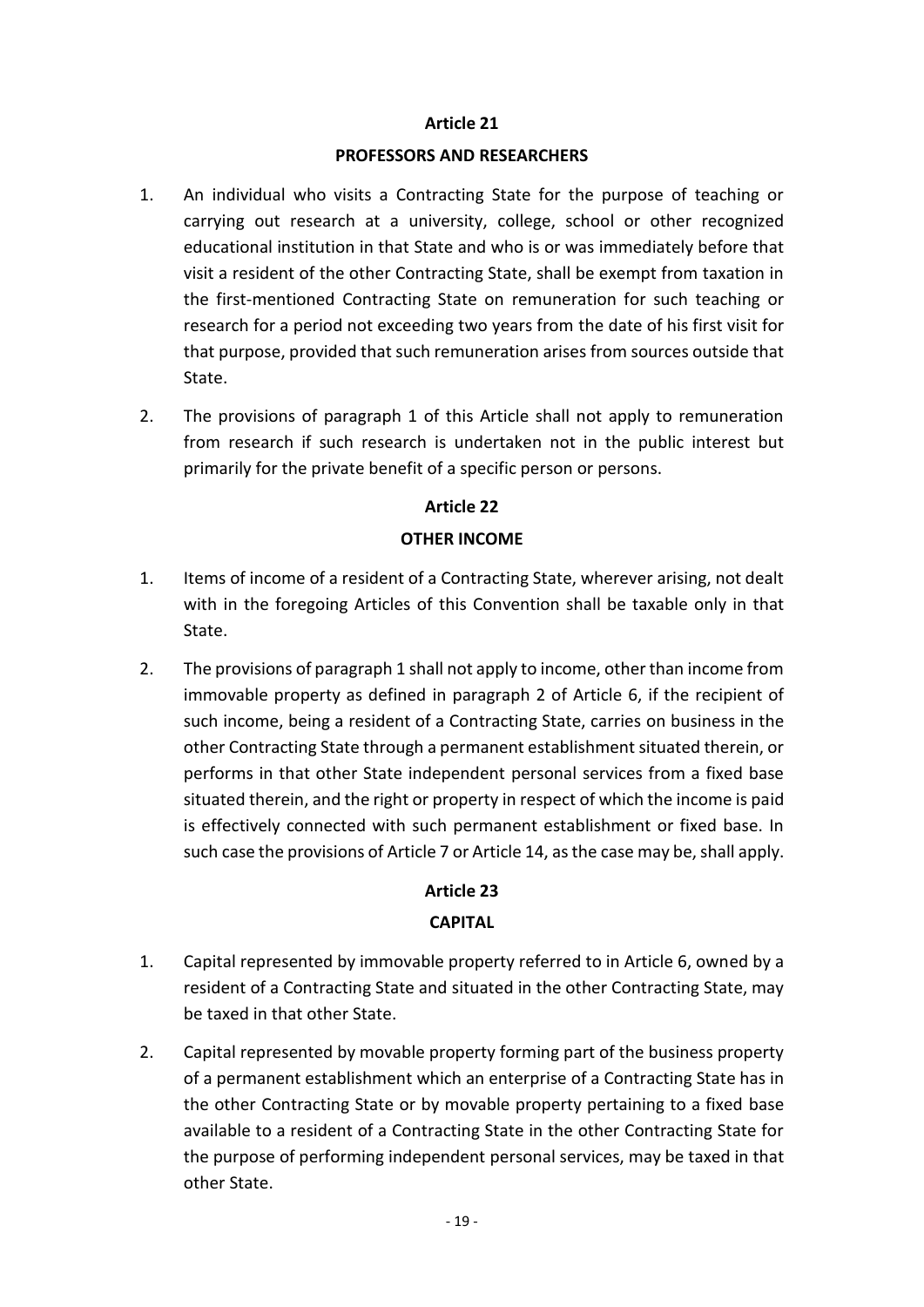- 3. Capital represented by ships, aircraft and road or railway vehicles operated in international traffic and by boats engaged in inland waterways transport, and by movable property pertaining to the operation of such ships, aircraft, road or railway vehicles and boats, shall be taxable only in the Contracting State in which the place of effective management of the enterprise is situated.
- 4. All other elements of capital of a resident of a Contracting State shall be taxable only in that State.

#### **ELIMINATION OF DOUBLE TAXATION**

- 1. In Serbia, double taxation shall be eliminated as follows:
	- 1) Where a resident of Serbia derives income or owns capital which, in accordance with the provisions of this Convention, may be taxed in Luxembourg, Serbia shall allow:
		- $-$  as a deduction from the tax on the income of that resident, an amount equal to the income tax paid in Luxembourg;
		- $-$  as a deduction from the tax on the capital of that resident, an amount equal to the capital tax paid in Luxembourg.

Such deduction in either case shall not, however, exceed that part of the income tax or capital tax, as computed before the deduction is given, which is attributable, as the case may be, to the income or the capital which may be taxed in Luxembourg.

- 2) Where in accordance with any provision of the Convention income derived or capital owned by a resident of Serbia is exempt from tax in Serbia, Serbia may nevertheless, in calculating the amount of tax on the remaining income or capital of such resident, take into account the exempted income or capital.
- 2. In Luxembourg, subject to the provisions of the law of Luxembourg regarding the elimination of double taxation which shall not affect the general principle hereof, double taxation shall be eliminated as follows:
	- 1) Where a resident of Luxembourg derives income or owns capital which, in accordance with the provisions of this Convention, may be taxed in Serbia, Luxembourg shall, subject to the provisions of subparagraphs 2) and 3), exempt such income or capital from tax, but may, in order to calculate the amount of tax on the remaining income or capital of the resident, apply the same rates of tax as if the income or capital had not been exempted.
	- 2) Where a resident of Luxembourg derives income which, in accordance with the provisions of Articles 10, 11, 12 and 17 may be taxed in Serbia,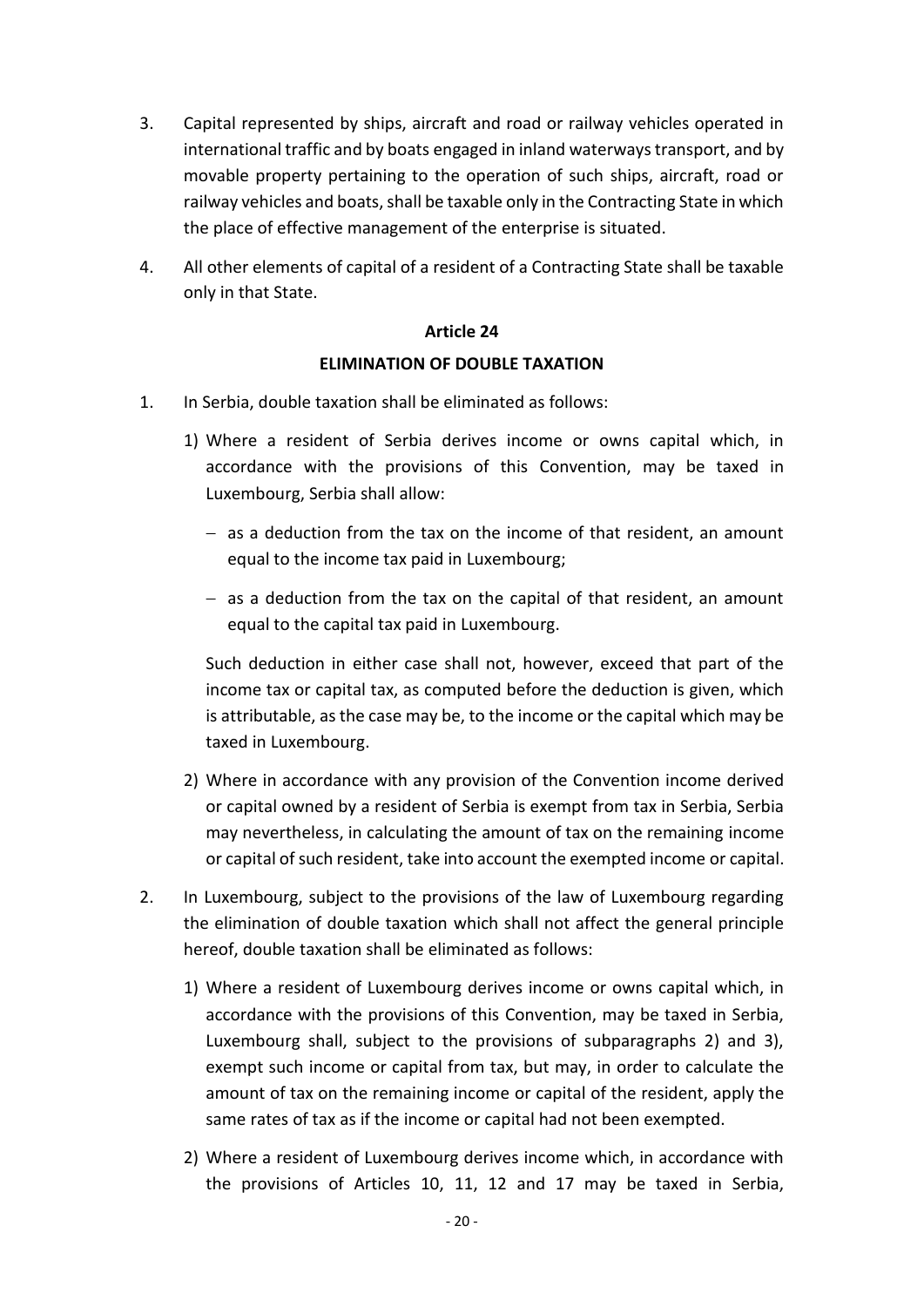Luxembourg shall allow as a deduction from the income tax on individuals or from the corporation tax of that resident an amount equal to the tax paid in Serbia. Such deduction shall not, however, exceed that part of the tax, as computed before the deduction is given, which is attributable to such items of income derived from Serbia.

3) The provisions of subparagraph 1) shall not apply to income derived or capital owned by a resident of Luxembourg where Serbia applies the provisions of this Convention to exempt such income or capital from tax or applies the provisions of paragraph 2 of Article 10, 11 or 12 to such income.

#### **Article 25**

#### **NON-DISCRIMINATION**

- 1. Nationals of a Contracting State shall not be subjected in the other Contracting State to any taxation or any requirement connected therewith, which is other or more burdensome than the taxation and connected requirements to which nationals of that other State in the same circumstances, in particular with respect to residence, are or may be subjected. This provision shall, notwithstanding the provisions of Article 1, also apply to persons who are not residents of one or both of the Contracting States.
- 2. The taxation on a permanent establishment which an enterprise of a Contracting State has in the other Contracting State shall not be less favourably levied in that other State than the taxation levied on enterprises of that other State carrying on the same activities. This provision shall not be construed as obliging a Contracting State to grant to residents of the other Contracting State any personal allowances, reliefs and reductions for taxation purposes on account of civil status or family responsibilities which it grants to its own residents.
- 3. Except where the provisions of paragraph 1 of Article 9, paragraph 7 of Article 11, or paragraph 6 of Article 12, apply, interest, royalties and other disbursements paid by an enterprise of a Contracting State to a resident of the other Contracting State shall, for the purpose of determining the taxable profits of such enterprise, be deductible under the same conditions as if they had been paid to a resident of the first-mentioned State. Similarly, any debts of an enterprise of a Contracting State to a resident of the other Contracting State shall, for the purpose of determining the taxable capital of such enterprise, be deductible under the same conditions as if they had been contracted to a resident of the first-mentioned State.
- 4. Enterprises of a Contracting State, the capital of which is wholly or partly owned or controlled, directly or indirectly, by one or more residents of the other Contracting State, shall not be subjected in the first-mentioned State to any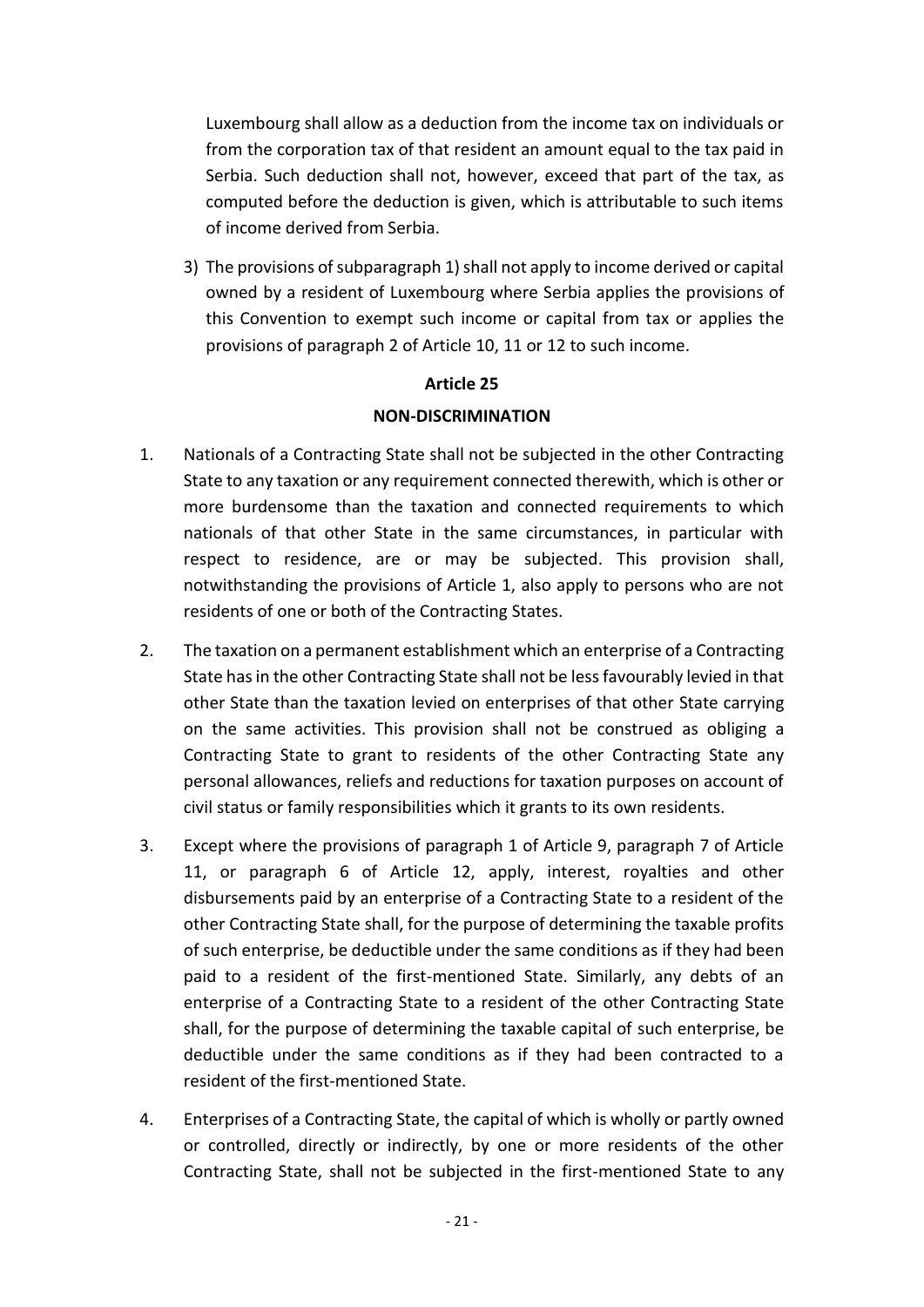taxation or any requirement connected therewith which is other or more burdensome than the taxation and connected requirements to which other similar enterprises of the first-mentioned State are or may be subjected.

5. The provisions of this Article shall, notwithstanding the provisions of Article 2, apply to taxes of every kind and description.

# **Article 26**

#### **MUTUAL AGREEMENT PROCEDURE**

- 1. Where a person considers that the actions of one or both of the Contracting States result or will result for him in taxation not in accordance with the provisions of this Convention, he may, irrespective of the remedies provided by the domestic law of those States, present his case to the competent authority of the Contracting State of which he is a resident or, if his case comes under paragraph 1 of Article 25, to that of the Contracting State of which he is a national. The case must be presented within three years from the first notification of the action resulting in taxation not in accordance with the provisions of the Convention.
- 2. The competent authority shall endeavour, if the objection appears to it to be justified and if it is not itself able to arrive at a satisfactory solution, to resolve the case by mutual agreement with the competent authority of the other Contracting State, with a view to the avoidance of taxation which is not in accordance with the Convention. Any agreement reached shall be implemented notwithstanding any time limits in the domestic law of the Contracting States.
- 3. The competent authorities of the Contracting States shall endeavour to resolve by mutual agreement any difficulties or doubts arising as to the interpretation or application of the Convention. They may also consult together for the elimination of double taxation in cases not provided for in the Convention.
- 4. The competent authorities of the Contracting States may communicate with each other directly, including through a joint commission consisting of themselves or their representatives, for the purpose of reaching an agreement in the sense of the preceding paragraphs.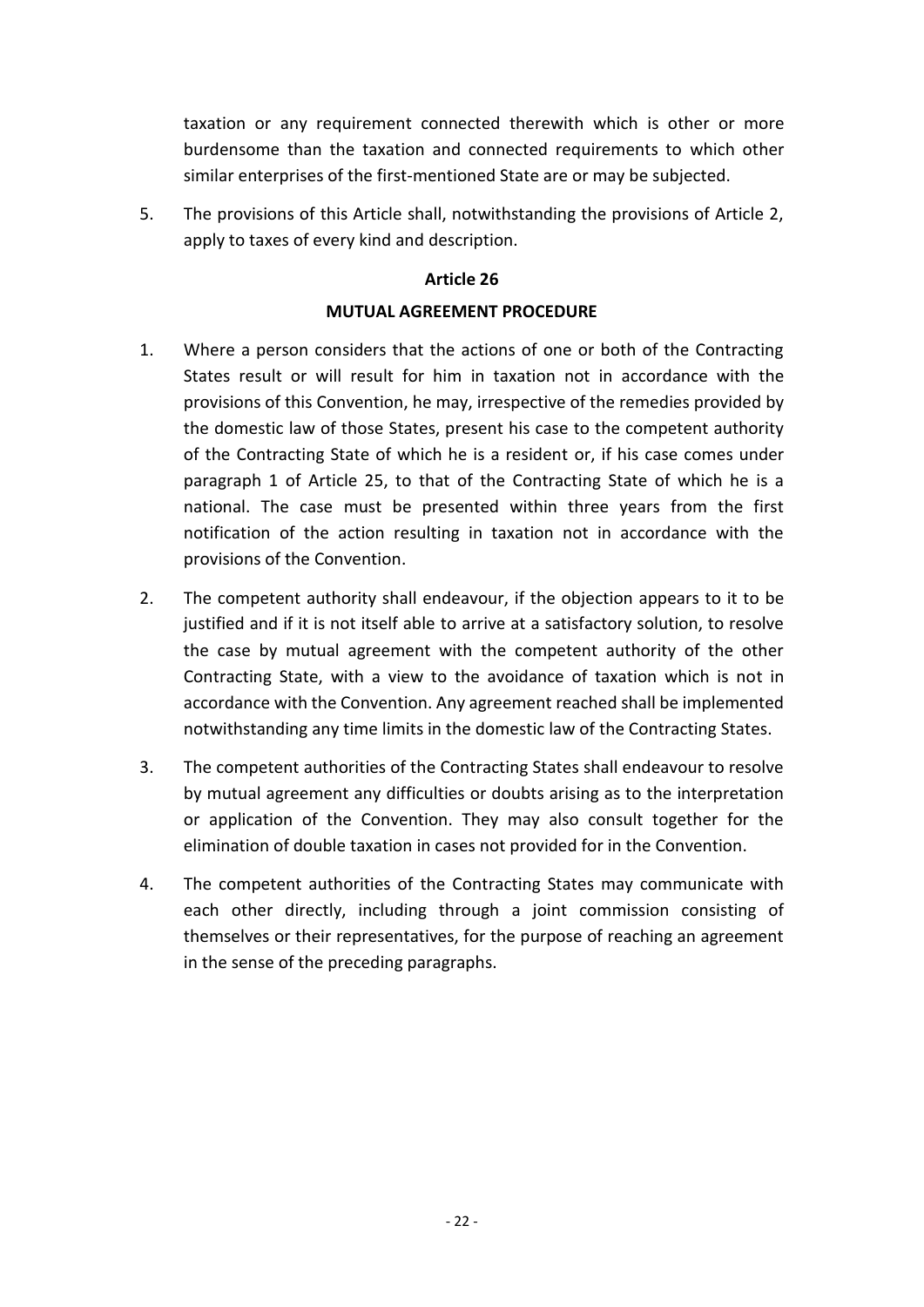#### **EXCHANGE OF INFORMATION**

- 1. The competent authorities of the Contracting States shall exchange such information as is foreseeably relevant for carrying out the provisions of this Convention or to the administration or enforcement of the domestic laws concerning taxes of every kind and description imposed on behalf of the Contracting States, or of their political subdivisions or local authorities, insofar as the taxation thereunder is not contrary to the Convention. The exchange of information is not restricted by Articles 1 and 2.
- 2. Any information received under paragraph 1 by a Contracting State shall be treated as secret in the same manner as information obtained under the domestic laws of that State and shall be disclosed only to persons or authorities (including courts and administrative bodies) concerned with the assessment or collection of, the enforcement or prosecution in respect of, the determination of appeals in relation to the taxes referred to in paragraph 1, or the oversight of the above. Such persons or authorities shall use the information only for such purposes. They may disclose the information in public court proceedings or in judicial decisions.
- 3. In no case shall the provisions of paragraphs 1 and 2 be construed so as to impose on a Contracting State the obligation:
	- 1) to carry out administrative measures at variance with the laws and administrative practice of that or of the other Contracting State;
	- 2) to supply information which is not obtainable under the laws or in the normal course of the administration of that or of the other Contracting State;
	- 3) to supply information which would disclose any trade, business, industrial, commercial or professional secret or trade process, or information the disclosure of which would be contrary to public policy (ordre public).
- 4. If information is requested by a Contracting State in accordance with this Article, the other Contracting State shall use its information gathering measures to obtain the requested information, even though that other State may not need such information for its own tax purposes. The obligation contained in the preceding sentence is subject to the limitations of paragraph 3 but in no case shall such limitations be construed to permit a Contracting State to decline to supply information solely because it has no domestic interest in such information.
- 5. In no case shall the provisions of paragraph 3 be construed to permit a Contracting State to decline to supply information solely because the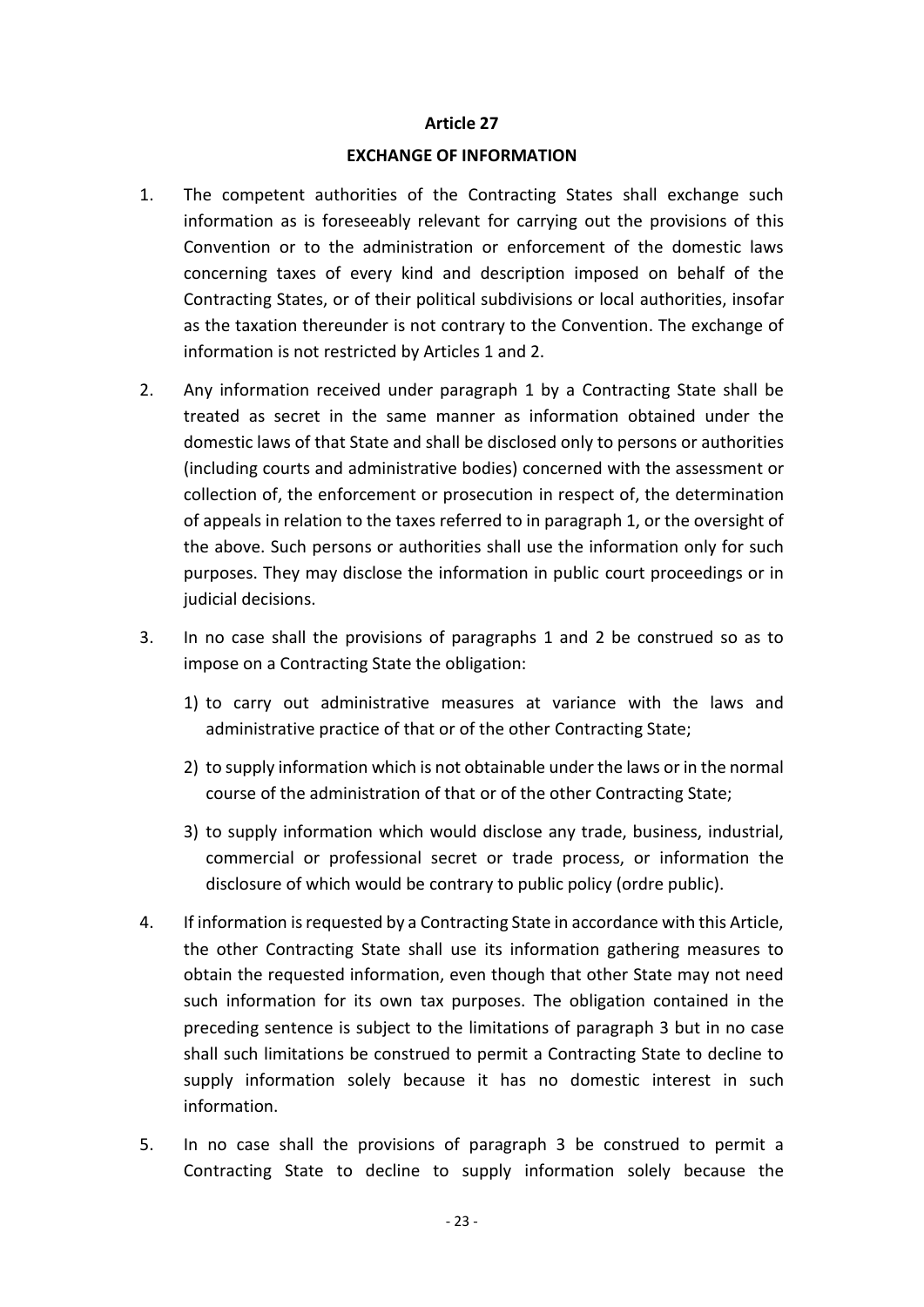information is held by a bank, other financial institution, nominee or person acting in an agency or a fiduciary capacity or because it relates to ownership interests in a person.

#### **Article 28**

#### **MEMBERS OF DIPLOMATIC MISSIONS AND CONSULAR POSTS**

Nothing in this Convention shall affect the fiscal privileges of members of diplomatic missions or consular posts under the general rules of international law or under the provisions of special agreements.

*The following paragraph 1 of Article 7 of the MLI applies and supersedes the provisions of this Convention:*

# *ARTICLE 7 OF THE MLI – PREVENTION OF TREATY ABUSE*

# (*Principal purposes test provision)*

Notwithstanding any provisions of [*the Convention*], a benefit under [*the Convention*] shall not be granted in respect of an item of income or capital if it is reasonable to conclude, having regard to all relevant facts and circumstances, that obtaining that benefit was one of the principal purposes of any arrangement or transaction that resulted directly or indirectly in that benefit, unless it is established that granting that benefit in these circumstances would be in accordance with the object and purpose of the relevant provisions of [*the Convention*].

# **Article 29**

# **ENTRY INTO FORCE**

- 1. The Contracting States shall notify each other in writing, through diplomatic channels, that the procedures required by their domestic laws for the entry into force of this Convention have been complied with.
- 2. This Convention shall enter into force on the date of the later of these notifications and its provisions shall have effect:
	- 1) in Luxembourg:
		- $-$  in respect of taxes withheld at source, to income derived on or after 1 January of the calendar year next following the year in which the Convention enters into force;
		- $-$  in respect of other taxes on income, and taxes on capital, to taxes chargeable for any taxable year beginning on or after 1 January of the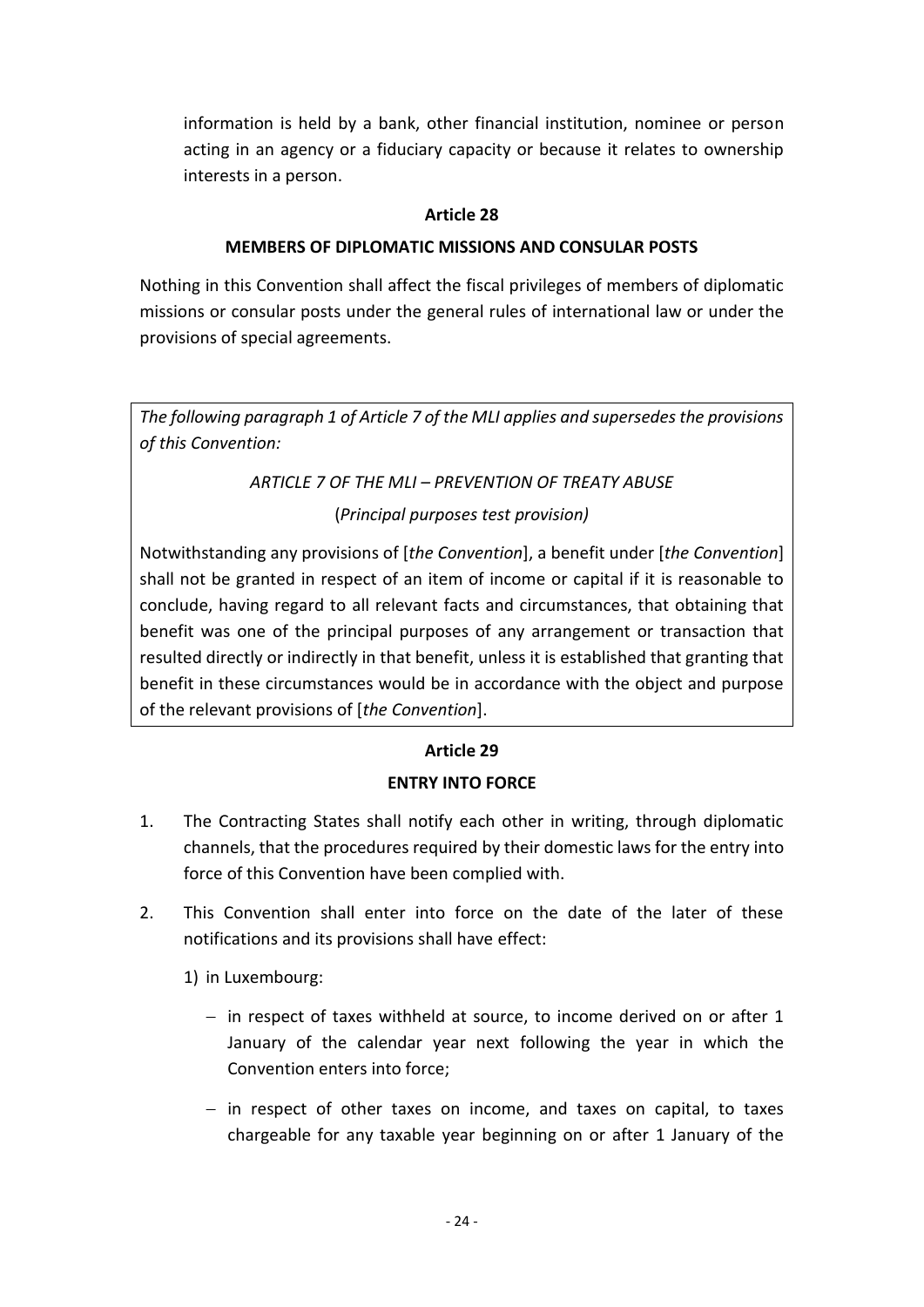calendar year next following the year in which the Convention enters into force;

2) in Serbia:

in respect of the taxes on income derived and the taxes on capital owned in each fiscal year beginning on or after the first day of January in the calendar year next following the year in which the Convention enters into force.

# **Article 30 TERMINATION**

This Convention shall remain in force until terminated by a Contracting State. Either Contracting State may terminate the Convention, through diplomatic channels, by giving written notice of termination at least six months before the end of any calendar year after the fifth year from the date of entry into force of this Convention. In such event, this Convention shall cease to have effect:

- 1) in Luxembourg:
	- in respect of taxes withheld at source, to income derived on or after 1 January of the calendar year next following the year in which the notice is given;
	- $-$  in respect of other taxes on income, and taxes on capital, to taxes chargeable for any taxable year beginning on or after 1 January of the calendar year next following the year in which the notice is given;
- 2) in Serbia:

in respect of the taxes on income derived and the taxes on capital owned in each fiscal year beginning on or after the first day of January in the calendar year next following the year in which the notice of termination has been given.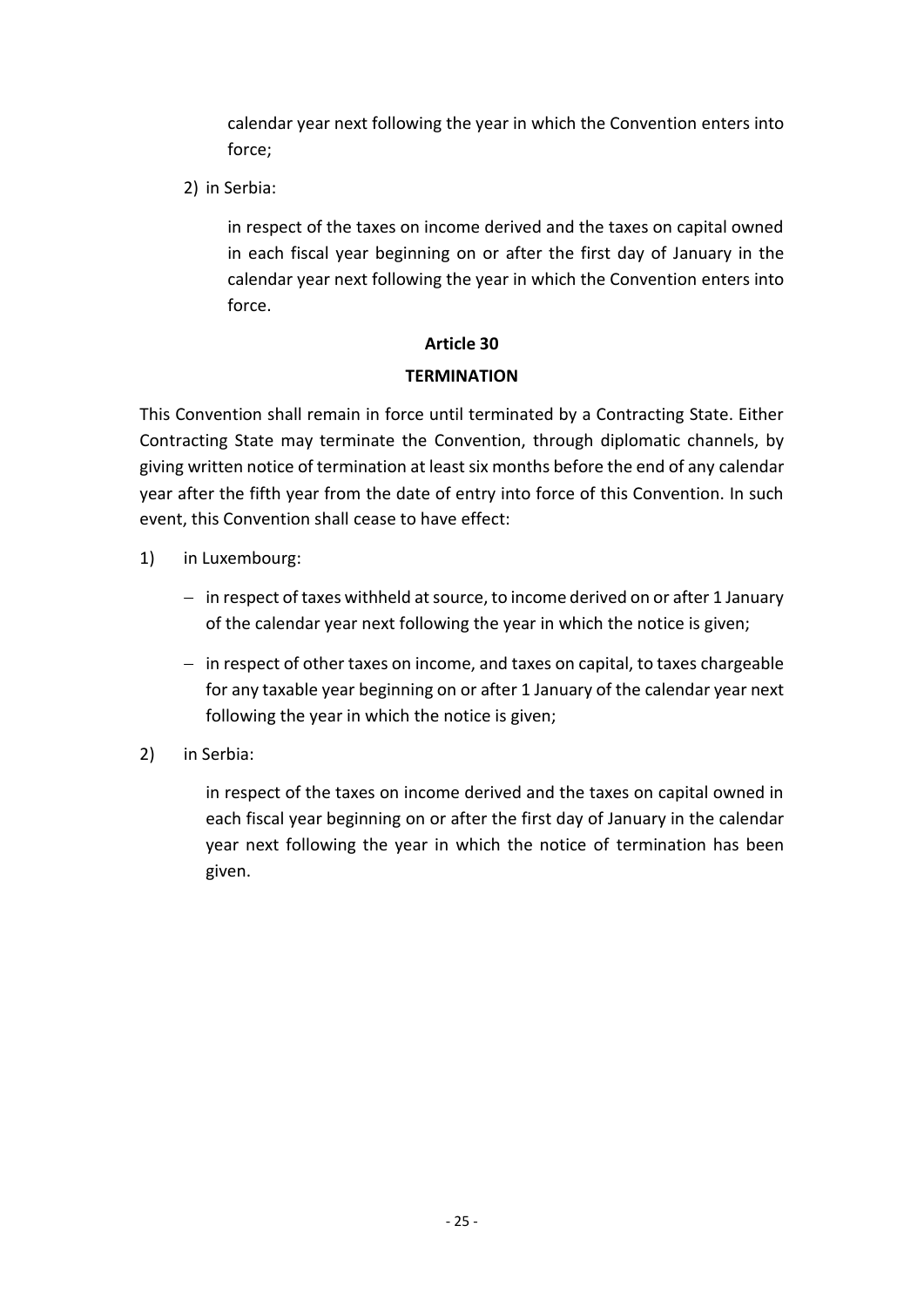#### **PROTOCOL**

At the moment of signing the Convention between the Grand Duchy of Luxembourg and the Republic of Serbia for the avoidance of double taxation with respect to taxes on income and capital (hereinafter referred to as "Convention"), the undersigned have agreed upon the following provisions, which shall form an integral part of the Convention:

1. With reference to Article 4:

For the purposes of the first sentence of paragraph 1 of Article 4, it is understood that the term "resident of a Contracting State also includes a fiscally nontransparent person (including a collective investment vehicle) that is established in that State according to its laws even in the case where the income of that person is taxed at a zero rate in that State or is exempt from tax there.

2. With reference to paragraph 2 of Articles 11 and 12:

If after the signature of this Convention, Serbia signs a Convention for the avoidance of double taxation with respect to taxes on income and on capital with a third State which is a member of the European Union and that Convention contains lower rates, than the rates provided for in this Convention, Serbia will be prepared to start negotiations with Luxembourg for the revision of the rates provided for in this Convention.

3. With reference to Article 27:

The competent authority of the requesting State shall provide the following information to the competent authority of the requested State when making a request for information under the Convention to demonstrate the foreseeable relevance of the information to the request:

- 1) the identity of the person under examination or investigation;
- 2) a statement of the information sought including its nature and the form in which the requesting State wishes to receive the information from the requested State;
- 3) the tax purpose for which the information is sought;
- 4) grounds for believing that the information requested is held in the requested State or is in the possession or control of a person within the jurisdiction of the requested State;
- 5) to the extent known the name and address of any person believed to be in possession of the requested information;